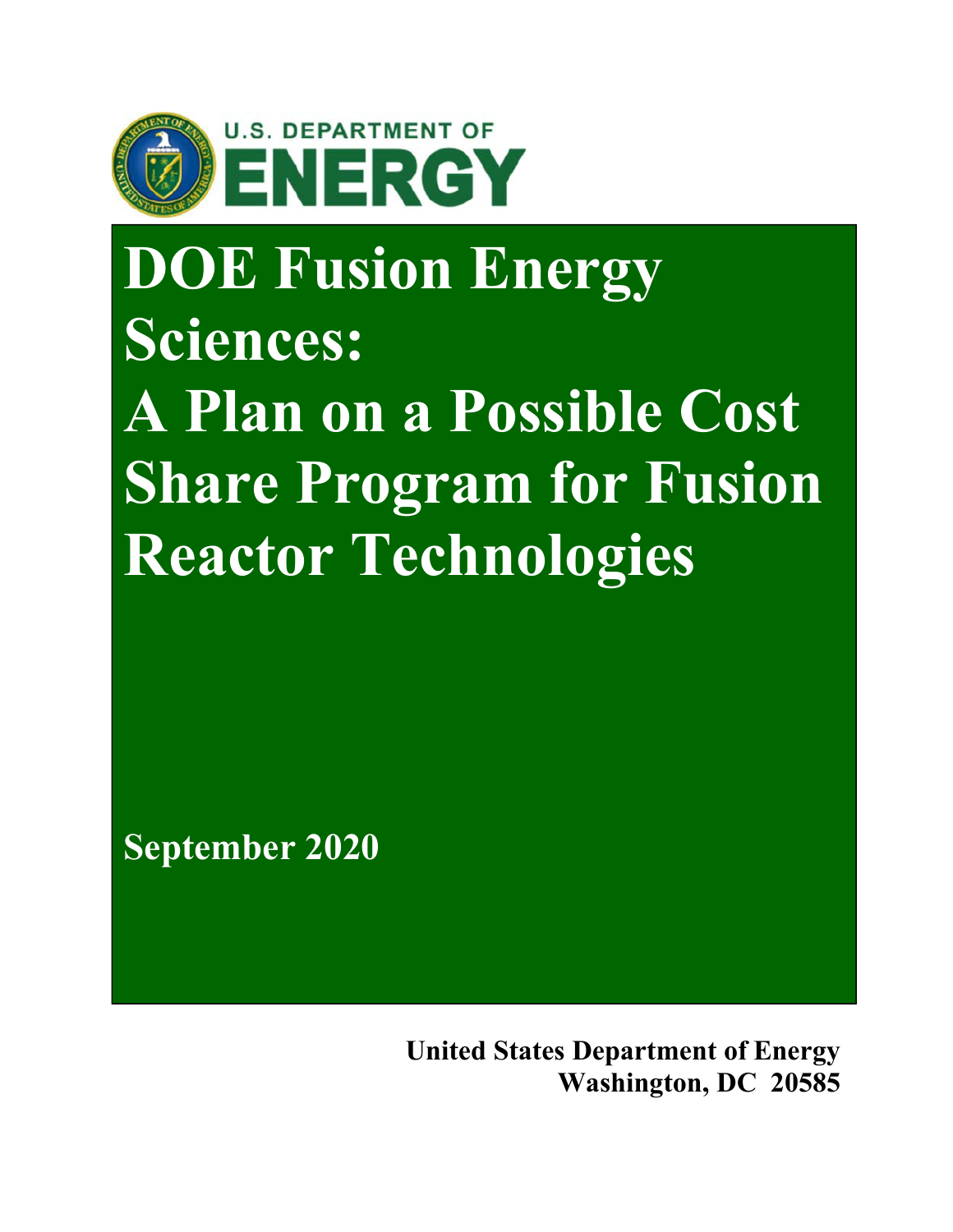# **Message from the Director of the Office of Science**

This report presents a plan for a possible cost share program for reactor technologies for the development of fusion energy, including program objectives and eligibility requirements.

If you have any questions or need additional information, please contact me or Ms. Katie Donley, Deputy Director of External Coordination, Office of the Chief Financial Officer, at (202) 586-0176.

Sincerely,

Chris Fall Director, Office of Science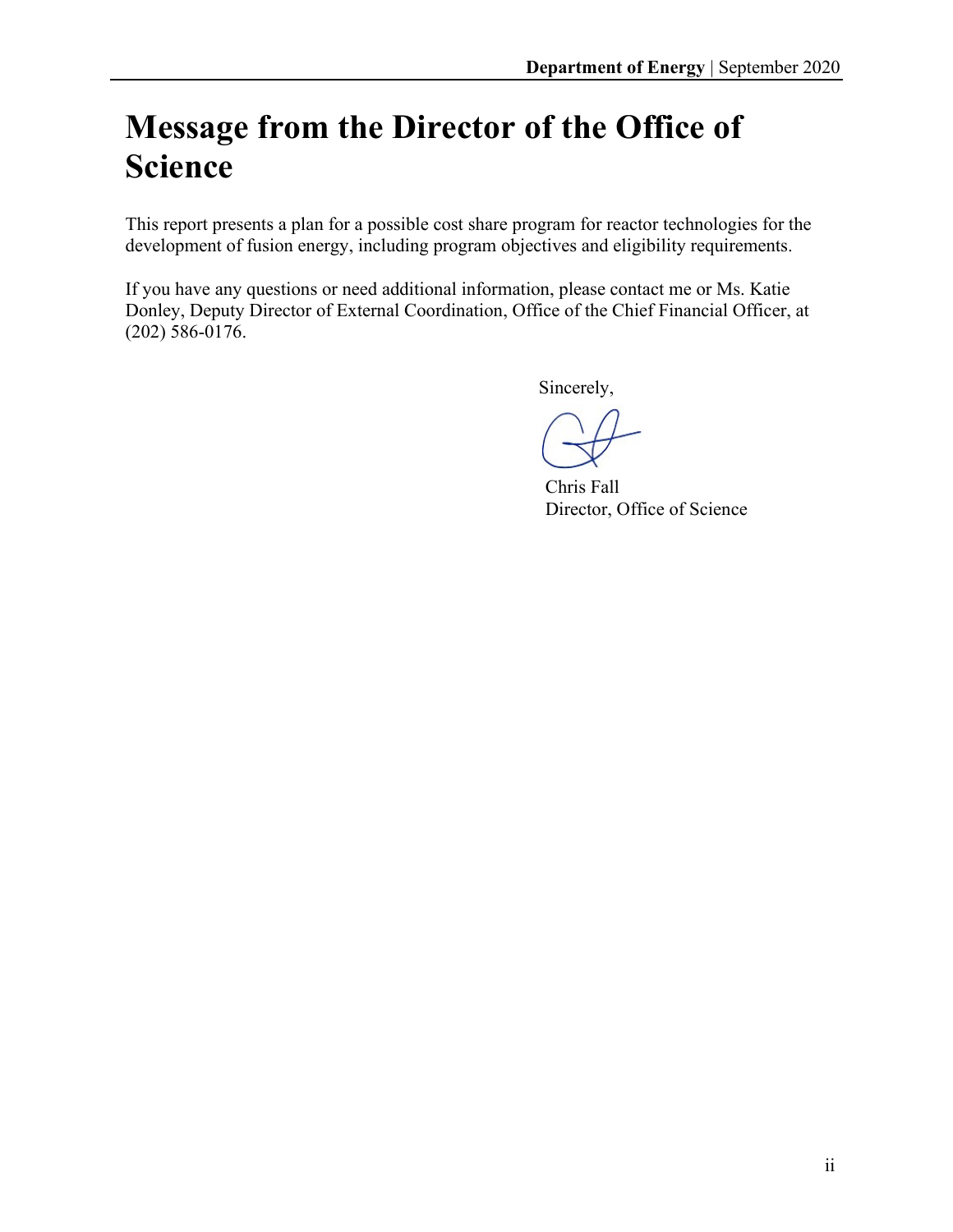#### **TABLE OF CONTENTS**

| 2.                                                              |  |
|-----------------------------------------------------------------|--|
| 3.                                                              |  |
| 31                                                              |  |
|                                                                 |  |
| 4.                                                              |  |
| 5.                                                              |  |
|                                                                 |  |
| 5.2                                                             |  |
| PARTICIPATION, ELIGIBILITY, ROLES AND RESPONSIBILITIES14<br>5.3 |  |
|                                                                 |  |
|                                                                 |  |
| 54                                                              |  |
| 5.5                                                             |  |
| 6.                                                              |  |
|                                                                 |  |
|                                                                 |  |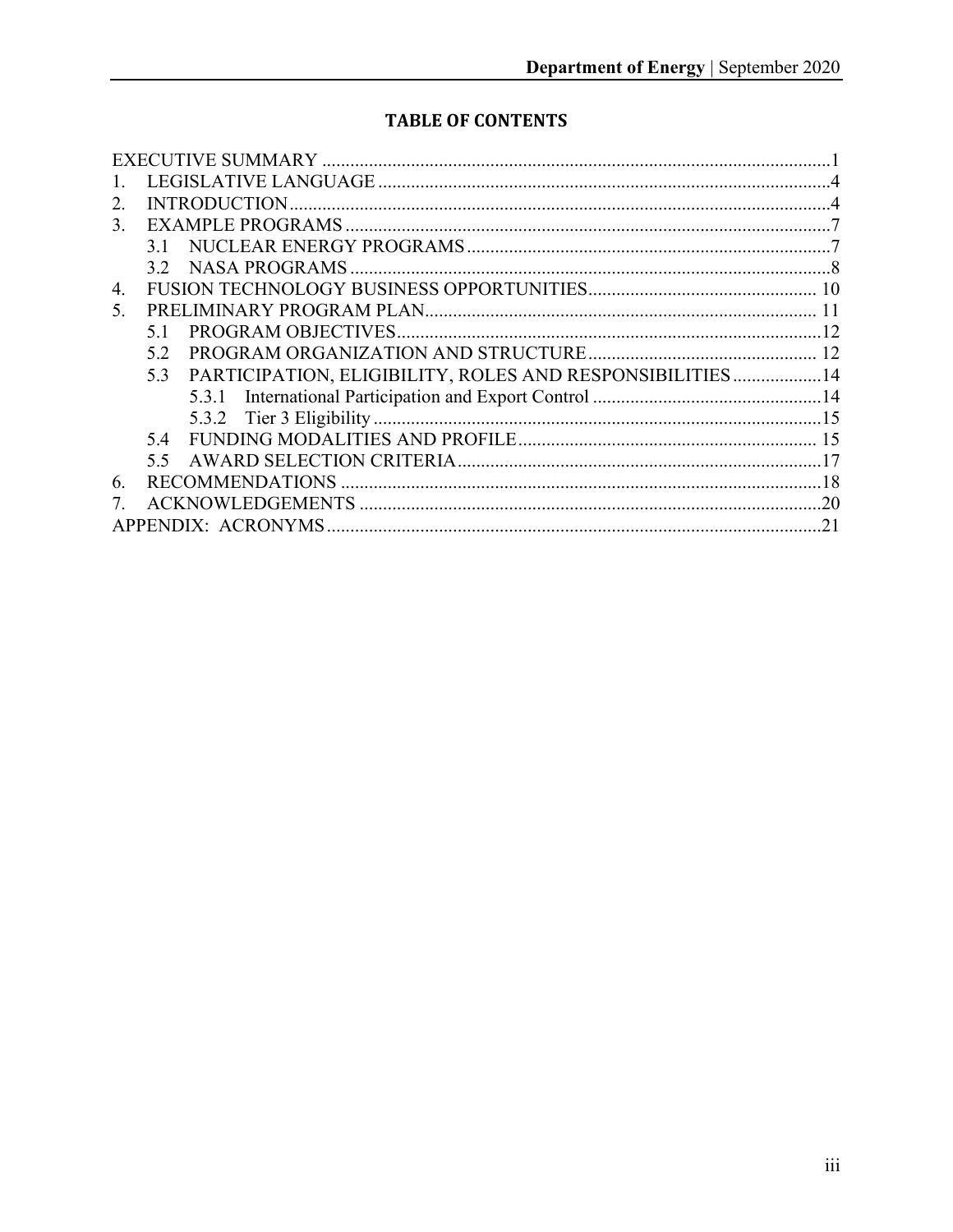#### **EXECUTIVE SUMMARY**

<span id="page-3-0"></span>This report provides a review of the Department of Energy's (DOE's) analysis of a possible cost share program for reactor technologies for the development of fusion energy. Any effort to initiate such a program at DOE would need to be evaluated as part of future budget formulation processes and be included in a future budget request to Congress; the concepts presented herein are not final and continue to be under consideration within the Department.

The mission of the Fusion Energy Sciences (FES) program, in the Office of Science (SC) at DOE, is to expand the fundamental understanding of matter at very high temperatures and densities and build the scientific foundation needed to develop a fusion energy source. To meet its fusion energy mission, FES utilizes appropriated funds to support a broad portfolio of research efforts across the country at DOE National Laboratories, universities, and private industry.

In parallel with the federally funded programs in fusion, several companies in the United States (U.S.) and overseas have been investing private resources toward the development of fusion reactor concepts focusing on rapid commercialization. Recognizing the recent surge in interest and investments by the private sector in the development of fusion energy, FES has been exploring partnership initiatives to leverage the private sector's basic research efforts, with the objective of accelerating progress toward the realization of fusion energy and solidifying U.S. leadership in this critical energy technology of the future. As a first step, FES launched the Innovation Network for Fusion Energy  $(INFUSE)^1$  program, which provides private-sector fusion companies with access to the expertise and facilities of DOE's National Laboratories to overcome critical scientific and technological hurdles in pursuing development of fusion energy systems.

The Department may also evaluate the value of partnership programs using a performance-based, milestone-driven approach. Such programs could be modeled after successful milestone-driven cost share programs established by other DOE offices or Federal agencies, such as the Gateway for Accelerated Innovation in Nuclear (GAIN) Voucher program of the DOE Office of Nuclear Energy (NE), or the Commercial Orbital Transportation Services (COTS) program of the National Aeronautics and Space Administration (NASA), with appropriate modifications. If deemed suitable, cost effective, and an appropriate use of taxpayer funds, cost share programs could help the U.S. capture the opportunity of working with an evolving fusion industry to develop and demonstrate technologies and devices that could enable a fusion electric power plant, which would have no carbon-based pollutants, no long-lived radioactive waste, and an almost inexhaustible fuel supply. The need for clean energy for the future, coupled with technology innovation in the fusion community and the emergence of private U.S. interests in testing and demonstration of fusion concepts, point to the potential opportunity for collaboration.

Potential activities and outcomes that DOE is evaluating include:

<sup>1</sup> Innovation Network for Fusion Energy, https://infuse.ornl.gov/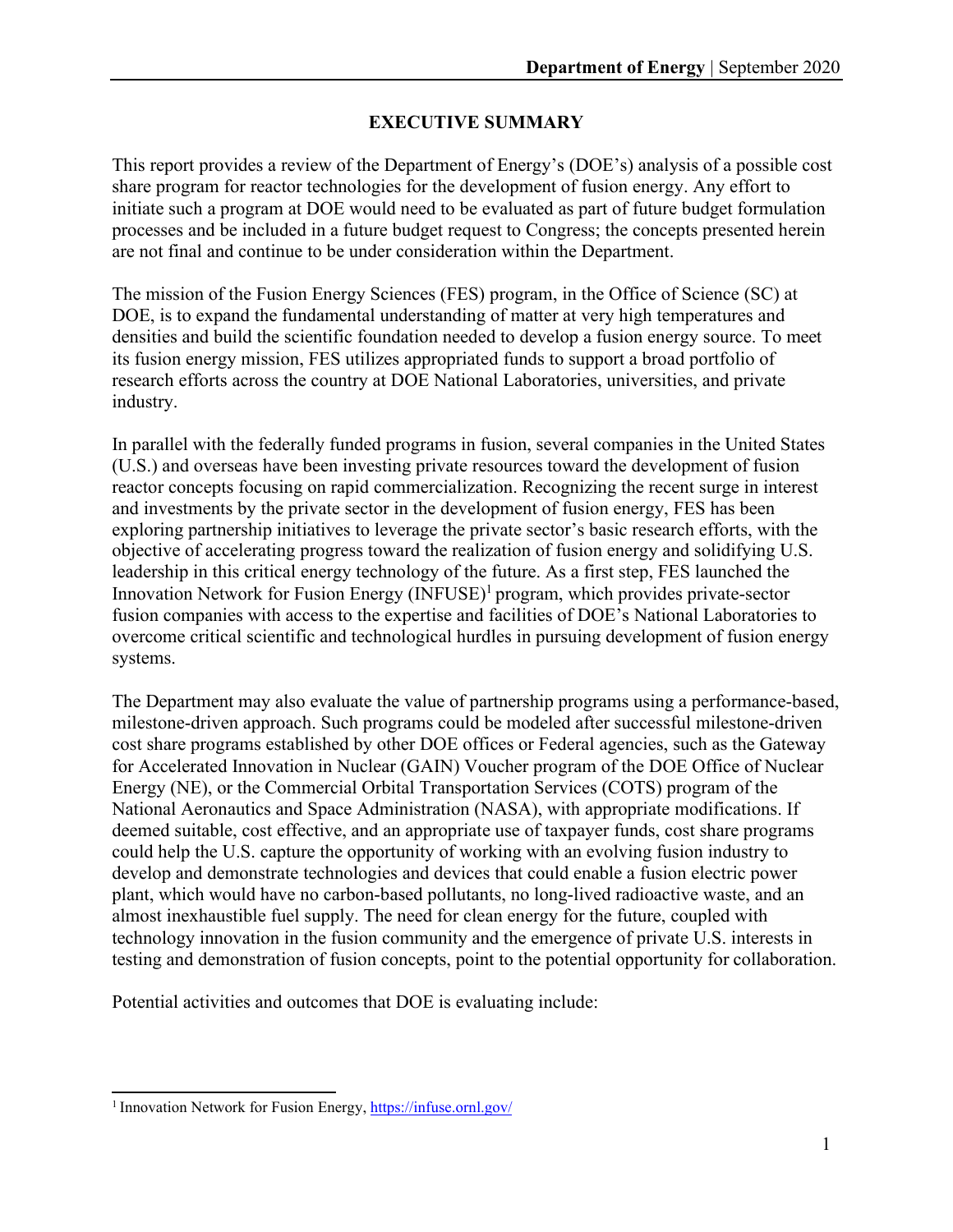- Establishment of multiple Public-Private Partnerships (PPPs) at different levels to begin addressing the most challenging technical gaps, guide us to better technology options, accelerate implementation, and improve economic viability.
- Research and development of viable fusion energy technologies and devices, for eventual deployment in the energy market.
- Growth and maturation of a world-leading U.S. fusion industry and workforce.
- Development of a self-sustaining U.S. fusion industry supply chain.
- Robust and cost-effective U.S. fusion energy research programs at all levels(including individual researchers and laboratory-scale technology development).

FES reviewed best practices from several successful industry partnership programs, including Advanced Research Projects Agency – Energy (ARPA-E), DOE's GAIN2 and Consortium for Advanced Simulation of Light Water Reactors (CASL)<sup>3</sup> programs and Industry Funding Opportunity Announcements (IFOAs) for fission reactor technology development, and the NASA COTS,<sup>4</sup> Tipping Point solicitations,<sup>5</sup> and Announcement of Collaborative Opportunity solicitations. These range in funding (up to \$150M per year) and time scale (up to five years) to fit the scope of the programs under consideration. While not true in all instances, some lessons the Office of Science took from these programs include:

- Competitions include multiple companies and institutions, and multiple technologies are considered at first, especially for larger awards.
- Milestone-driven programmatic models work well.
- Advisory boards consisting of industry representatives, subject matter experts from National Laboratories and universities, and government representatives, are established to generate and review unbiased information to be used in the decision-making process for selection of programs.

While the experience from other programs and agencies offers much valuable information about how cost share programs could be organized to achieve success with the private sector, there are also significant differences that should be kept in mind in the development of similar programs for fusion energy. Most of the existing cost share programs (e.g., those of NE or NASA) focus on technologies at much higher maturity and technology readiness levels (TRLs) and their focus is more to enhance or economically produce systems at scale, rather than enable relevant technologies. Fusion is fundamentally different. So far no concept (private or public) has demonstrated engineering or even scientific breakeven (i.e., when the energy produced by fusion reactions is more than the external energy input into the plasma needed to maintain the fusion reactions), and there remain many challenging scientific and technical issues to be overcome before the goal of putting fusion electricity on the grid can be realized.

The approach in this report, informed by study of lessons learned from other successful industry engagement programs, could be a staged three-tiered one, where targeted technology areas would be described as:

<sup>2</sup> https://gain.inl.gov/SitePages/Home.aspx

<sup>3</sup> htt[ps://www.casl.gov](http://www.casl.gov/)/

<sup>4</sup> htt[ps://www.nasa.gov/](http://www.nasa.gov/commercial-orbital-transportation-services-cots/)c[ommercial-orbital-transportation-services-cots/](http://www.nasa.gov/commercial-orbital-transportation-services-cots/)

<sup>&</sup>lt;sup>5</sup> https://www.nasa.gov/direc[torates/spacetech/solicitations/tip](http://www.nasa.gov/directorates/spacetech/solicitations/tipping_points)p[ing\\_points](http://www.nasa.gov/directorates/spacetech/solicitations/tipping_points)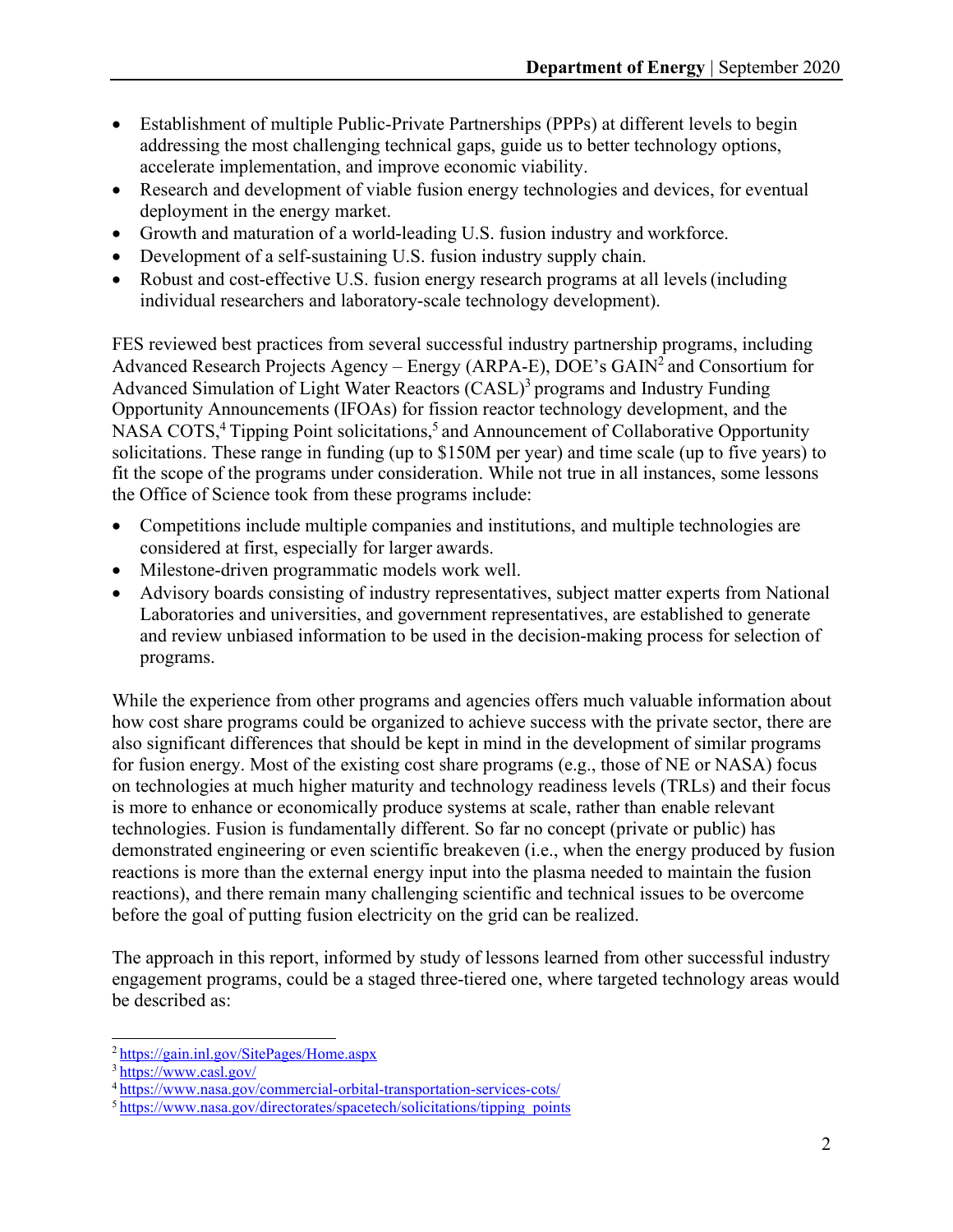- **Tier 1:** Basic science and proof-of-principle research and development (similar to the existing INFUSE program).
- **Tier 2:** Representative scale research development of specific candidate enabling technologies that close gaps for, or enhance the attractiveness of, multiple future fusion reactor concepts.
- **Tier 3:** A milestone-based program to evaluate and demonstrate the commercial viability and potential significance of candidate fusion confinement concepts.

A decision to grow Tier 1, and initiate Tier 2 and 3, would be dependent on successful results from previous program efforts and whether a follow-on investment is appropriate and is a priority. This decision would also involve a determination of where in the Department this effort would fit and how the Department would best execute it.

While, in principle, multiple efforts at each Tier can be supported simultaneously, a staged approach in which an expanded Tier 1 INFUSE program may be augmented by a new Tier 2 activity focusing on reactor enabling technologies, is a possible option, creating the potential for the maximum benefit across the entire public and private fusion enterprise. The efforts supported under the first two Tiers, if pursued, could increase the technical readiness of multiple fusion concepts, reducing risk for concept demonstration projects under Tier 3, if a subsequent budget and policy decision were made to initiate Tier 3.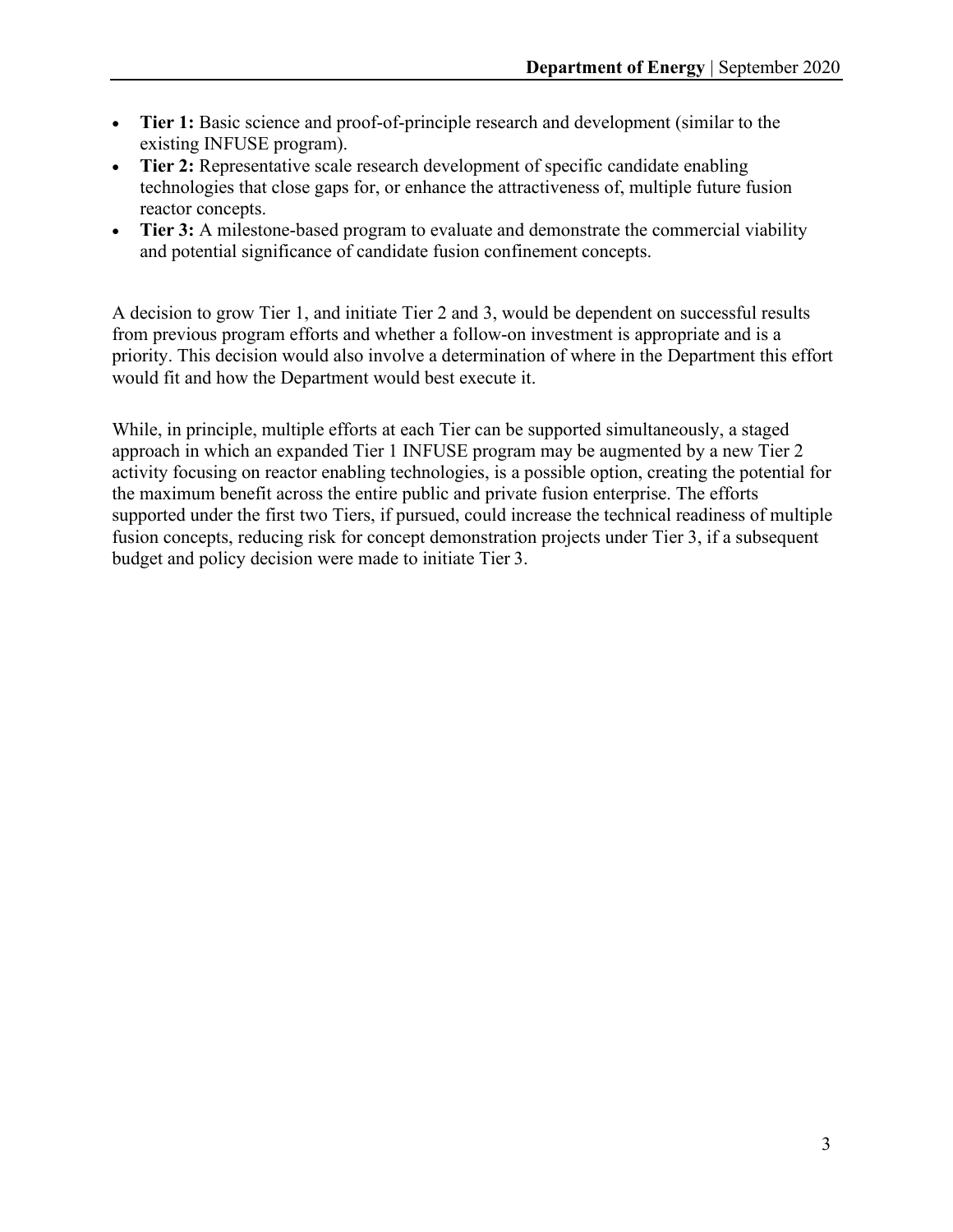#### **1. LEGISLATIVE LANGUAGE**

<span id="page-6-0"></span>This report responds to legislative language set forth within the Explanatory Statement regarding H.R.1865, Further Consolidated Appropriations Act, 2020<sup>6</sup>, requesting the Department to provide to the Committees on Appropriations of both Houses of Congress, not later than 180 days after enactment of this Act, a plan on a possible cost share program for reactor technologies:

"*The agreement does not include funds for the creation of a Fusion Public-Private Partnership Cost Share Program for reactor technologies at this time. The Fusion Energy Sciences Advisory Committee is directed to give full consideration to the establishment of a cost share program for reactor technologies as part of its ongoing long-range strategic planning activity. The Department is directed to provide to the Committees on Appropriations of both Houses of Congress not later than 180 days after enactment of this Act a plan on a possible cost share program for reactor technologies. The plan should include program objectives, eligibility requirements, and a funding profile for future fiscal years*."

This report addresses the second request. The first request is being addressed separately by the Fusion Energy Sciences Advisory Committee (FESAC).

#### **2. INTRODUCTION**

<span id="page-6-1"></span>This report provides a review of DOE's analysis of a possible cost share program for reactor technologies for the development of fusion energy. Any effort to initiate these activities at DOE would need to be evaluated as part of future budget formulation processes and be included in a future budget request to Congress; the concepts presented herein are not final and continue to be under consideration within the Department.

The mission of the Fusion Energy Sciences (FES) program, in the Office of Science, U.S. Department of Energy, is to expand the fundamental understanding of matter at very high temperatures and densities and to build the scientific foundation needed to develop a fusion energy source.

To meet its fusion energy mission, FES utilizes appropriated funds to support a broad portfolio of research efforts across the country at DOE National Laboratories, universities, and private industry. These include experimental research at world-leading SC user facilities, such as the DIII-D National Fusion Facility at General Atomics and the National Spherical Torus Experiment-Upgrade at the Princeton Plasma Physics Laboratory; foundational theory and advanced simulations to develop a predictive capability for magnetically confined plasmas; research on the development of novel materials that can withstand the harsh environment of a burning plasma; the development of innovative diagnostic techniques to measure key plasma parameters; and the support of enabling technologies (such as superconducting magnets, fueling

<sup>6 165</sup> Cong. Record No. 204, H11248 (Dec. 17, 2019)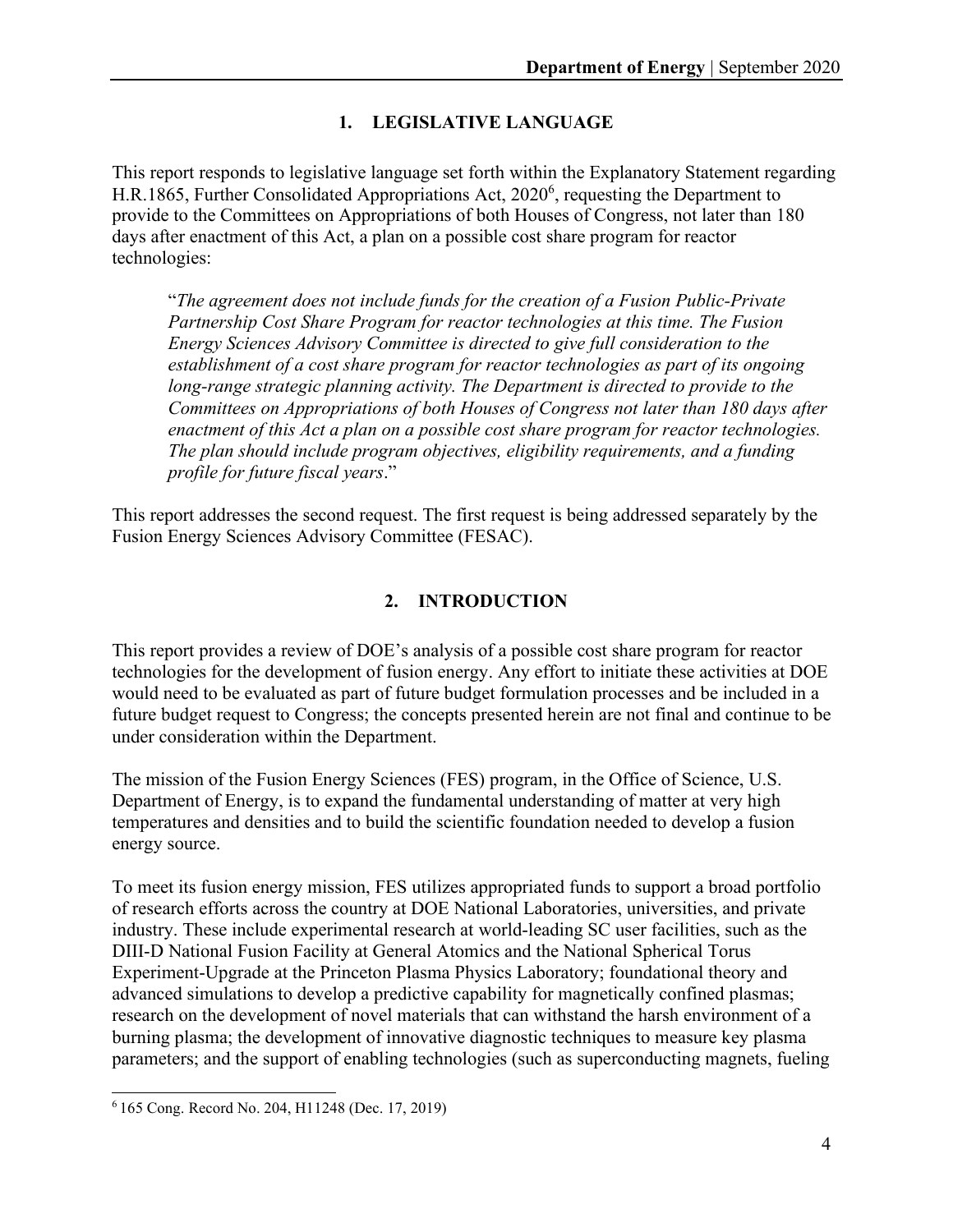systems, and plasma heating technologies). In addition, FES supports U.S. scientists to conduct research on international fusion facilities with unique capabilities and supports the U.S. contributions to ITER project, the world's first burning plasma experiment being built in France and scheduled to commence operation in 2025. ITER is designed to demonstrate the scientific and technical feasibility of fusion energy. Public-private partnerships would focus on innovation to reduce size and cost for future fusion reactors.

In addition to SC FES, ARPA-E has also been supporting some early-stage research in innovative fusion concepts. Recently, FES and ARPA-E joined efforts to support projects of common interest and issued a joint Funding Opportunity Announcement (FOA).<sup>7</sup>

Government organizations have employed cost share programs at many levels to incentivize and mature industry capability to fulfill important national strategic needs. Perhaps the most visible example is the NASA COTS program, which led to the development of a U.S.-based launch capability—a service that is now used by multiple government and commercial organizations. With that program, the United States was able to become a world leader in commercial launch capability after having none. It represents a dramatic turnaround for the U.S. space industry.

The highest-level objective of federally funded energy programs is to prepare and position for the physical security and economic interests of the country, whether today or well into the future. With respect to energy, this implies the development of affordable, safe, clean, and U.S. controlled sources of energy so that energy independence can be maintained while sound environmental stewardship is practiced. The need to reduce dependence on fossil fuels and the possibility of harnessing an essentially inexhaustible supply of carbon-free energy with no longlived radioactive waste provides strong motivation for a focused pursuit of large-scale fusion energy. Fusion is an element of a long-term, clean, and abundant energy strategy. However, for an industry to be robust, it should not be monolithic. A central goal of a government investment strategy should translate to the development of diverse industry employing multiple technologies.

Public-Private Partnerships (PPPs) could be considered if they serve as the most appropriate mechanism to address challenging technical gaps, guide us to better options, accelerate implementation, or improve economic viability. Each development path could also work to accelerate or improve the approach to commercialization by helping to attract additional private investment and engage market forces. However, it is also true that there are no easy solutions to economically viable fusion technology. The essential question is related to what can be done to improve the fusion development path.

As a first step, FES launched the Innovation Network for Fusion Energy (INFUSE)<sup>8</sup> program, which provides private-sector fusion companies with access to the expertise and facilities of DOE's National Laboratories to overcome critical scientific and technological hurdles in pursuing development of fusion energy systems. This public-private partnership program is

<sup>7</sup> DE-FOA-0002288: Galvanizing Advances In Market-Aligned Fusion For An Overabundance Of Watts (Gamow): Enabling Technologies For Commercially Attractive Fusion Energy (https://arpa-e-foa.energy.gov/#FoaId7c0cc9b9- 16a8-4792-842e-78c05f4736df)

<sup>8</sup> Innovation Network for Fusion Energy, https://infuse.ornl.gov/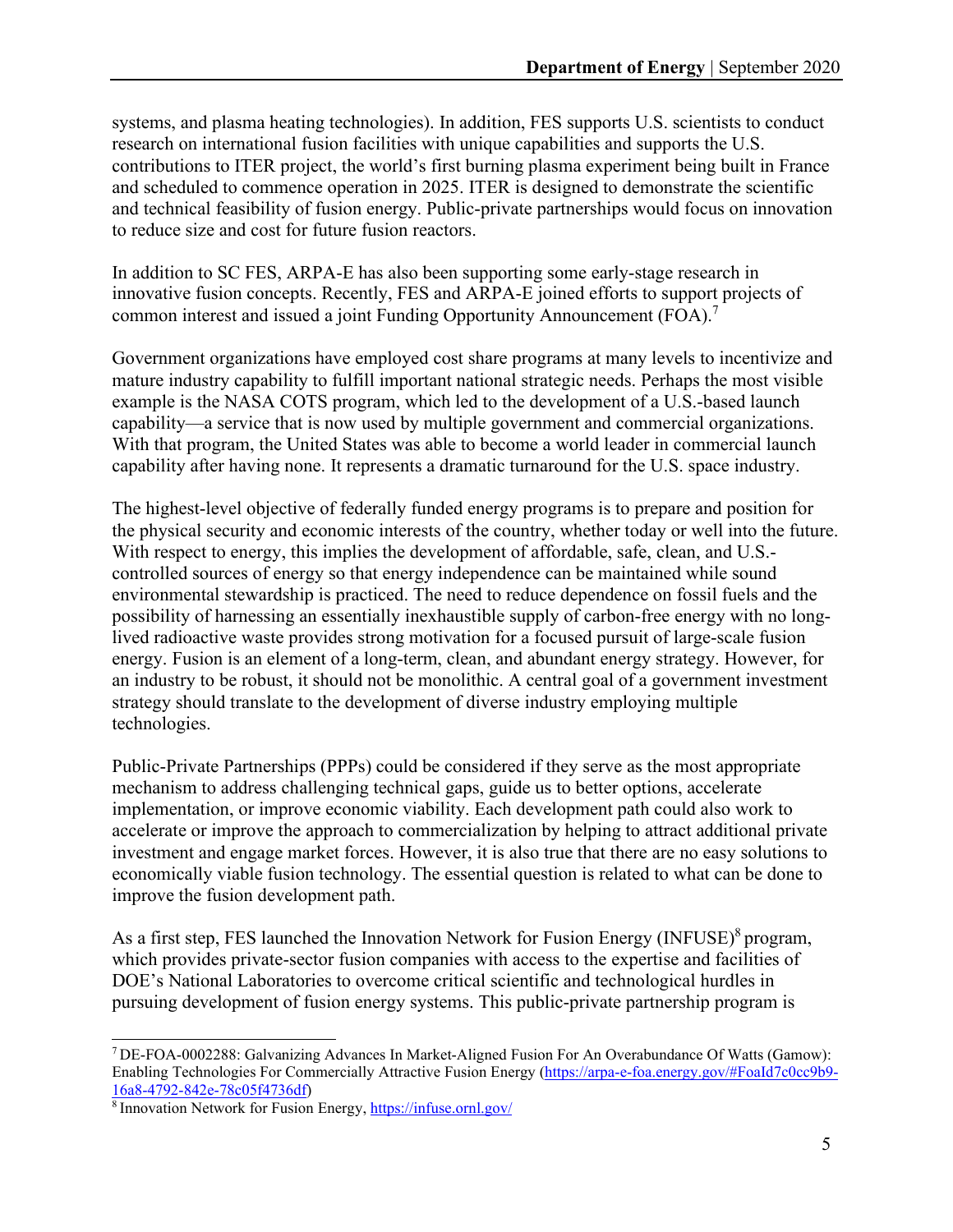modeled after the voucher award program within GAIN and is the first such program in the Office of Science. INFUSE accepts research applications focused on innovation for fusion energy in enabling technologies, materials science, plasma diagnostics, modeling and simulation, and experimental capabilities. In fiscal year (FY) 2019, the first year of the INFUSE program, 22 Requests for Assistance (RFA) were received and 12 awards of up to \$200K for one year were made to six companies partnering with six national laboratories. Subsequently, an INFUSE workshop was held in November 2019, with attendees from the ten participating national laboratories, nine private fusion companies, ARPA-E, and the Fusion Industry Association, to discuss lessons learned and possible changes. In FY 2020, the INFUSE program expanded eligibility to foreign companies whose participation is beneficial to the U.S., raised the funding level and award duration to \$500K and up to two years, and relaxed the limit on the number of proposals per topical area. Two rounds of RFA will be held. The 20 percent cost share from participating companies continues. In the first RFA in FY 2020, 25 applications were received and ten awards were made. Although it has been less than a year since the INFUSE program was launched, evidence of its promise is emerging. So far, 22 awards have been made to six DOE labs to address the scientific challenges of ten private fusion companies. An additional 25 RFA proposals are currently under review. Two publications based on research supported by INFUSE have already been accepted by a leading plasma physics journal and more are under preparation. In addition, one company credits its INFUSE award for securing additional privatesector funding and for increasing its collaborations with academia and DOE laboratories.

This report considers elements that can form an effective PPP for the development of fusion energy, structured into three tiers. These tiers range from smaller programs like the existing FES program INFUSE, which resembles the GAIN voucher program; to mid-scale programs that close gaps for essential fusion technologies; to larger cost share initiatives that would more closely resemble the NASA COTS program, the NASA Tipping Point program, and the DOE Advanced Reactor Concepts awards. A strong PPP is not based on a single program but is the result of many interactions occurring across a wide variety of challenges at different levels of maturity and technological readiness. Addressing these challenges in collaboration across the private and public sectors can lead to a synergy that accelerates the realization of fusion energy. Information provided in this document was obtained through a series of interviews and discussions with stakeholders within the fusion community, and within other cost share programs. In this report, DOE describes a possible cost share program plan based on the successful features of those programs but adapted to the characteristics of fusion energy development.

In parallel, FES published a Request for Information (RFI) seeking stakeholder input on the establishment of cost share partnerships with the private sector.<sup>9</sup> The RFI input will be a valuable resource for FES if such a program were to be launched in the future.

<sup>9</sup> Cost-Sharing Partnerships with the Private Sector in Fusion Energy, 85 FR 21842, 21842 (April 20, 2020)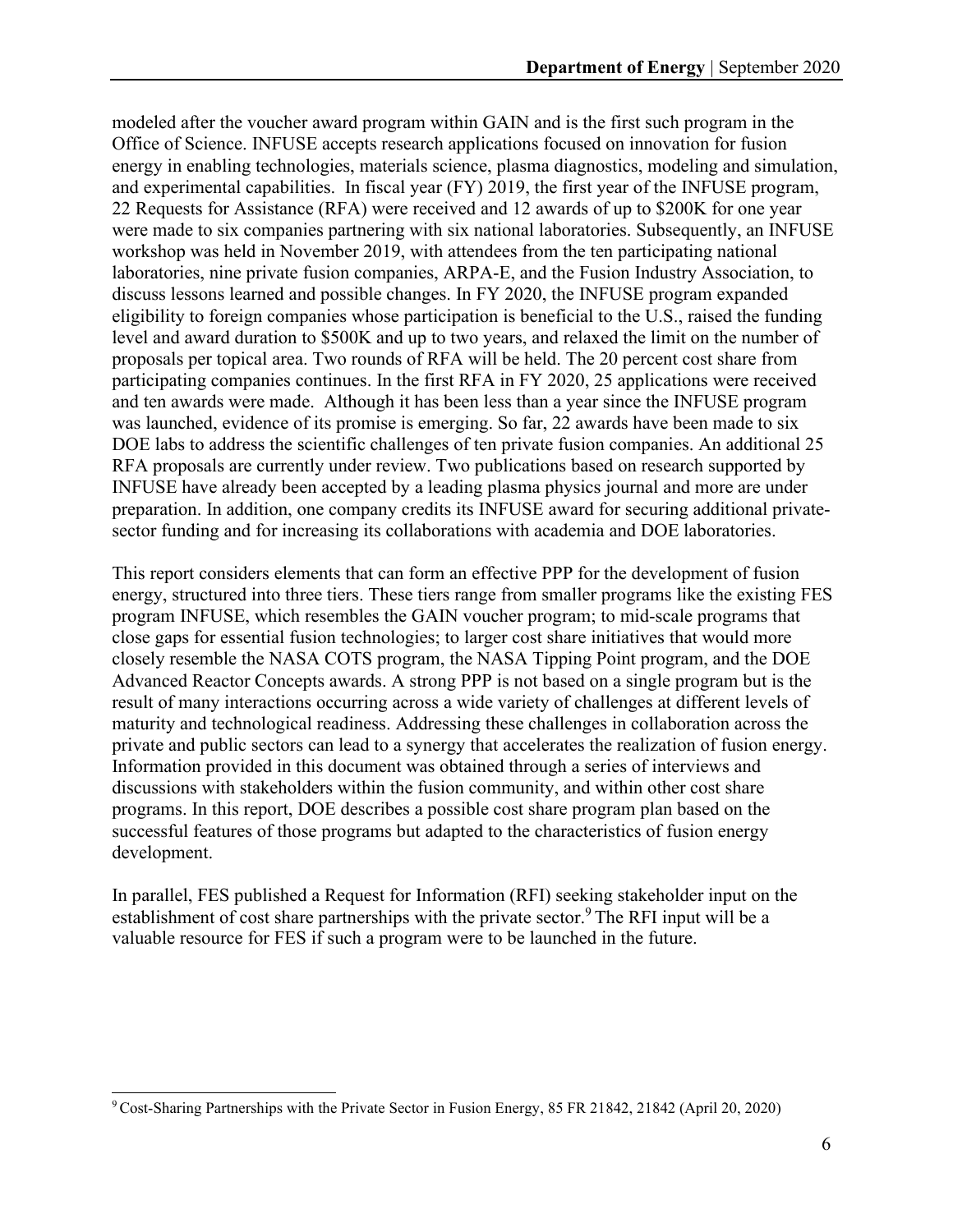#### **3. EXAMPLE PROGRAMS**

<span id="page-9-0"></span>Smaller cost share opportunities are routinely available through programs such as ARPA-E. Each of these programs can have varying degrees of industrial partner cost-sharing. Continuing programs have periodic calls that are quite specific in technical scope, and taken as a whole, they are broad programs with the flexibility to move into new and promising areas as needed. Projects within these programs are usually modest in terms of funding and duration; funding is typically on the order of a few million dollars for performance periods of two to three years. By and large, selected projects are designed to show whether a new principle is sound.

Programs such as ARPA-E are more generally incubators for initiatives that might be adopted by a government program, or spun off to private companies, if the early stage development and demonstration efforts are successful.

#### <span id="page-9-1"></span>**3.1 NUCLEAR ENERGY PROGRAMS**

In 2016, DOE initiated a program to engage and support industry in the area of advanced fission reactor technology development. The Gateway for Accelerated Innovation in Nuclear (GAIN) in the Office of Nuclear Energy (NE) thus serves as a recent and direct example of a public-private partnership approach. Various PPP programs within NE are described in this section.

**GAIN NE Voucher Program:** One of the programs within GAIN, this program provides vouchers to national laboratories for joint research and development (R&D) projects with private industry. Awards for GAIN vouchers can range up to approximately \$500K with occasional awards slightly above that threshold in compelling cases. The GAIN NE Voucher program provided a useful paradigm for the first-step fusion energy PPP pilot program called INFUSE, described earlier.

**IFOAs:** DOE also administers larger IFOAs for fission reactor technology development. Two awards were granted under the Advanced Reactor Concepts program in fiscal year FY 2015. The two awards each committed approximately \$40M to five-year projects that are managed by private organizations and supported by national laboratories.

**M&S and CASL:** The Energy Innovation for Modeling and Simulation (M&S) is an example of a government-funded initiative to develop state-of-the-art capability addressing significant technical challenges of the nuclear power industry. The M&S was initiated in FY 2010 to develop computational tools for the advanced simulation of Light Water Reactors (LWRs) and to demonstrate their application to industry-identified operational issues in the existing LWR fleet. The Oak Ridge National Laboratory led a Consortium for Advanced Simulation of Light Water Reactors (CASL) of national laboratories, universities, and industry partners to manage the program. The CASL Hub successfully created a virtual reactor model of an actual Pressurized Water Reactor and the Virtual Environment for Reactor Applications (VERA) tool set was successfully used to analyze and understand key challenges to the safety and economics of reactor operations. With the successful completion of the Hub's initial work scope, the Hub was brought to a closure and the VERA research activities were consolidated into the NE Advanced Modeling & Simulation program in FY 2018. The Hub was funded originally for five years with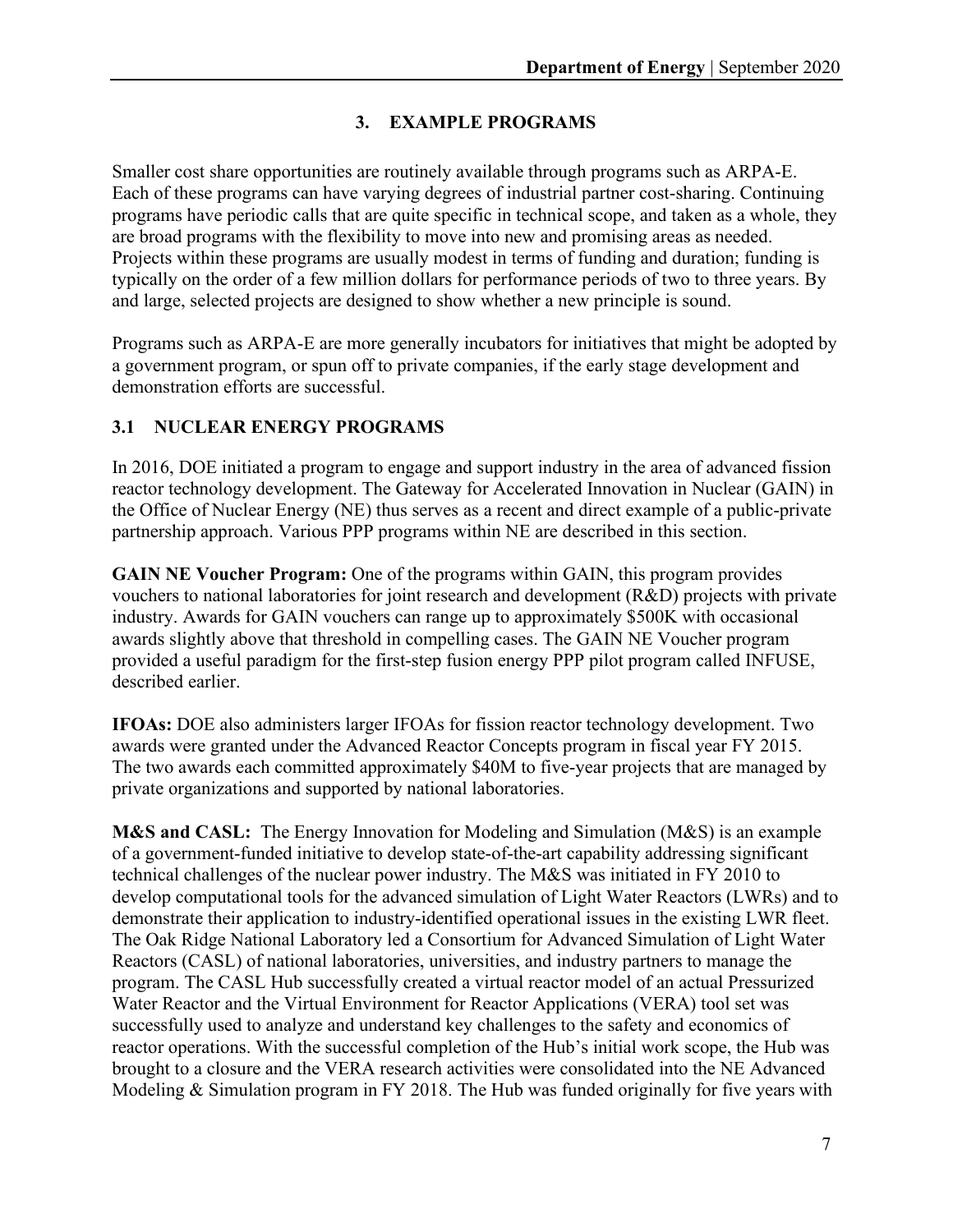an option to extend the program five additional years. Overall, approximately \$25M was funded, per year, over the ten-year program.

**ATF:** DOE NE initiated the Accident Tolerant Fuels (ATF) program to help enable industry's development of advanced fuels that could be used in existing LWRs. The program is currently funding early-stage, cost-shared R&D with three industry awardees<sup>10</sup> to develop and test unique concepts based on their own proprietary technology.

#### **3.2 NASA PUBLIC-PRIVATE PARTNERSHIPS ANDPROGRAMS**

#### **Tipping Point Solicitations**

NASA has many different public-private partnership opportunities. One example, NASA's Tipping Point solicitations, is managed by the Space Technology Mission Directorate, which states that "*A technology is considered at the tipping point if an investment in a demonstration of its capabilities would result in a significant advancement of the technology's maturation, high likelihood of infusion into a commercial space application, and significant improvement in the ability to successfully bring the technology to market.*"

NASA's Tipping Point solicitations began in 2015, and are targeted toward technologies at midrange maturity levels. In its first year, nine projects were selected for participation, all of which required cost-sharing. The nine projects were distributed among four distinct technical areas. The cost share awards were executed through fixed-price contracts with milestone payments. A minimum of 25 percent corporate cost share was required. Contracts ranged from \$2M to \$20M and had a performance period of up to two years with a targeted goal of a system-level demonstration of a technology. The annual budget for Tipping Points was on the order of \$80- 120M per year, subject to the availability of appropriated funding. In its early years, NASA targeted multiple smaller cost share awards (~\$2M to \$10M). Tipping Point was recently modified to consider larger awards (multiple awards totaling \$250M, spanning three to five years in duration), with the cost share fraction depending on the size of the company (10 percent for businesses with 500 or fewer employees and 25 percent for businesses with more than 500 employees).

#### **Announcement of Collaboration Opportunity Solicitations**

The Announcement of Collaboration Opportunity (ACO) also began in 2015. ACO focuses on industry-developed space technologies (TRL 3 or higher) that can advance the commercial space sector and benefit future NASA missions. ACO awards result in Non-Reimbursable Space Act Agreements (no funds exchanged with industry), such that NASA provides technical expertise, test facilities, hardware, and software at no cost to industry to accelerate the development and availability of commercial technologies and reduce costs. In November 2015, NASA selected 13 ACO projects, covering four technical areas. The selected ACO projects are on the order of approximately \$1M each. The annual budget for ACO is approximately \$20M, subject to the availability of appropriated funding.

<sup>1</sup>[0 https://www.energy.gov/ne/ar](http://www.energy.gov/ne/articles/doe-awards-111-million-us-vendors-develop-accident-tolerant-nuclear-fuels)ticles[/doe-awards-111-million-us-vendors-develop-accident-tolerant-nuclear-fuels](http://www.energy.gov/ne/articles/doe-awards-111-million-us-vendors-develop-accident-tolerant-nuclear-fuels)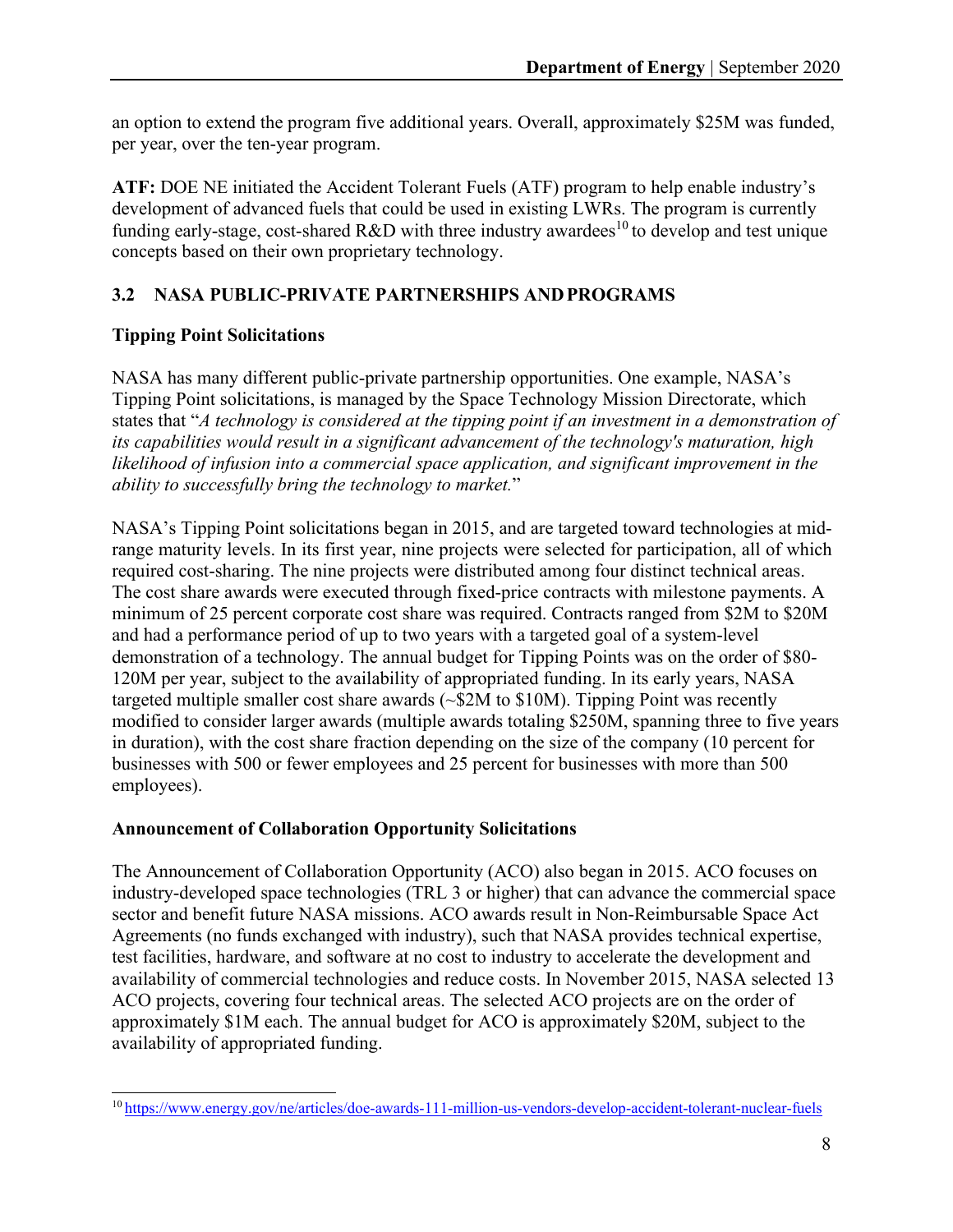#### **COTS Program**

Larger projects often focus on commercializing more mature technology. The COTS program was specifically funded to produce a U.S. commercial launch capability after the retirement of the space shuttle program. The technology was well understood, but there were major industrial barriers to the affordable engineering and manufacturing of systems because of inefficiencies in the market. A hallmark of the successful public-private partnerships was that the government would incentivize competition among multiple providers and, rather than manage development, government would only set high-level requirements. Industry led the design, engineering, test, and flight of the systems.

SpaceX made the first commercial resupply flight to the international space station in May 2012. Orbital ATK, now part Northrup Grumman, successfully completed its maiden resupply mission in January 2014.

The COTS program was a competitively awarded program in which participants attempted to pass through pre-negotiated milestones in a fixed-price cost share arrangement. Once a milestone was successfully met, government funding was made available to work toward the next milestone. Key features that marked its success included the following.

- Multiple companies were involved and were allowed to work to individual timescales and milestone objectives.
- Partnerships with unsuccessful companies were terminated and funds were redirected to partnerships with new entrants to maintain competition.
- The program effectively leveraged support of government expertise and capability but was not unduly constrained by the direct management requirements associated with governmentfunded cost-plus programs.
- Incentives were aligned so that companies profited off of successful missions, rather than development.
- The program took advantage of nontraditional acquisition strategies allowed under the Other Transaction Authority created by NASA's organic statute, which streamlined the process and reduced compliance overhead.

NASA has other incentive programs, some of which are cost shared and others which are not. If a technology is less mature, but is promising for space use, NASA uses a range of tools including research grants, prizes, funded or unfunded agreements to use NASA staff or facility resources, and milestone-driven programmatic models similar to the COTS program to assess the technology. Projects are targeted in scope such that multiple technology options are demonstrated to meet a specific functional need in progressively representative use environments. Multiple projects using different technologies can occur simultaneously but independently. The goal is to mature technologies to the point where they can be considered for a flight program, and multiple technologies are pursued as risk mitigation in the event that a promising option is not successful.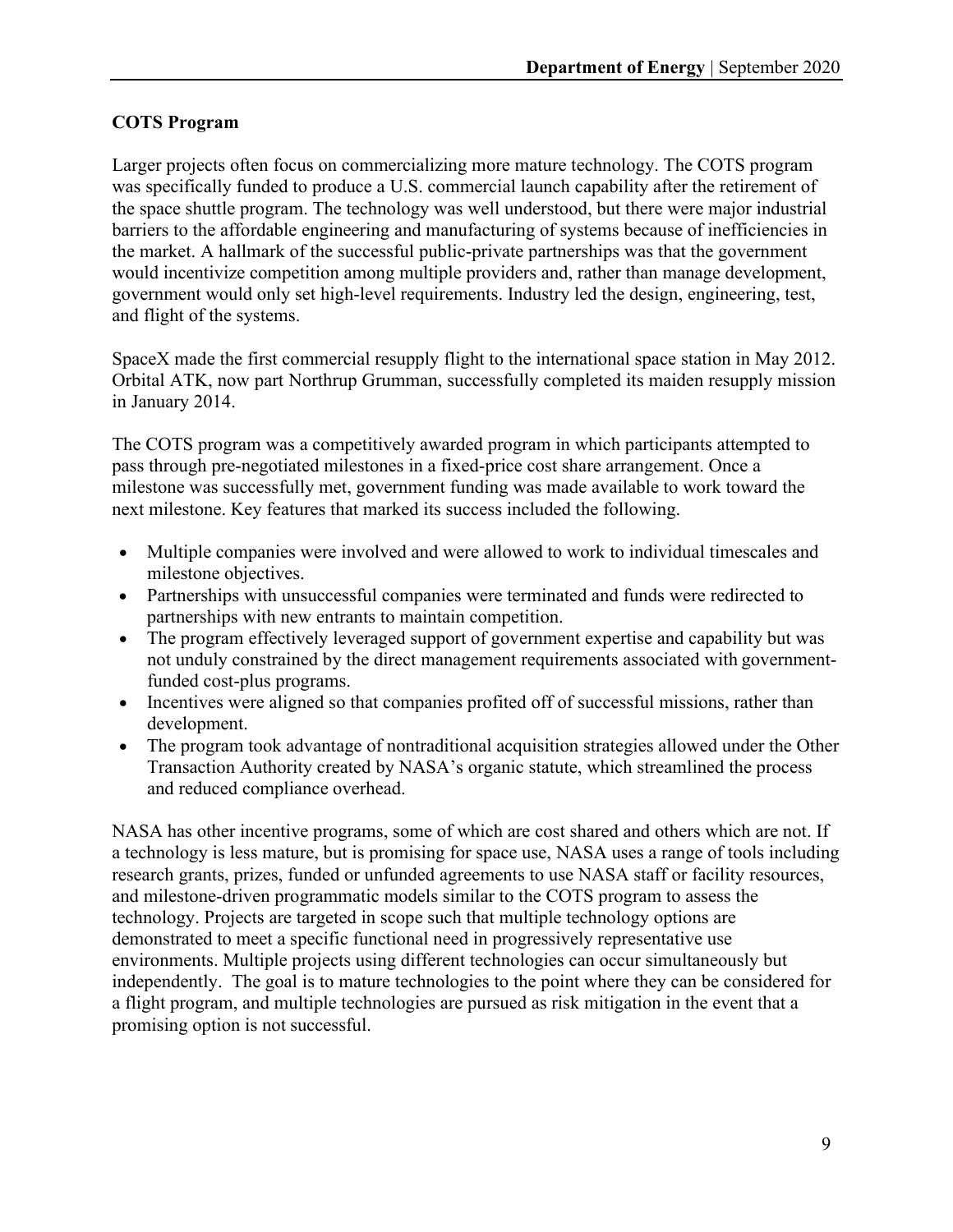#### **4. FUSION TECHNOLOGY BUSINESS OPPORTUNITIES**

<span id="page-12-0"></span>A growing commercial interest in fusion power has attracted private investment, estimated at more than \$1B, to several dozen fusion technology companies. These companies range from small ventures focused on a specific aspect of fusion technology to more established engineering firms employing up to 100 employees working on advanced concept demonstrations. These companies believe that fusion can be more rapidly advanced with the successful demonstration of their ideas, and that they can create a self-supported private fusion industry ecosystem.

Technologies, industries, and supporting programs differ in the maturity of their underlying technology, the timelines to expected implementation, and the scope and scale of demonstrations that would be considered representative and impactful. The degree of difficulty in working with a technology is also a differentiating characteristic. Technologies can be categorized as: (1) the technology is known and understood, so the goal of incentive programs is to establish an industry around that technology, or (2) the technology is less mature and requires considerable investment to identify and resolve technical challenges. Nuclear fission is well understood. The challenge for fission is to reconfigure the industry to make it economically viable in an existing, changing, private energy market. Fusion energy has enormous potential to provide environmentally attractive sustainable energy, but it requires further basic research and technology development before it can feasibly be ready for commercial deployment. Fusion research has developed the underlying science by focusing on a limited number of options selected for large-scale demonstration, such as tokamaks and stellarators. Other magnetic confinement configurations and confinement concepts spanning the range between magnetic and inertial confinement are being explored, mostly by private industry.

Important questions for the fusion community to consider relate to defining realistic schedules to market entry and identifying opportunities to accelerate deployment by successful demonstration of viable technology options.

Nuclear energy demonstrations, including fusion energy, require specialized expertise and authorizations. Representative demonstrations for fusion, if pursued, would require significant funding and time. An important objective of a fusion industry engagement program is to evaluate alternative concepts, but not detract from options already under development. Incentivized investment programs should either: (1) attempt to resolve a known, existing technical challenge, or (2) provide evidence of an alternate and better path to success.

In order to better understand the needs of an expanded fusion PPP from an industry perspective, an ORNL team of subject matter experts, assisting FES in the preparation of this report, conducted interviews with a variety of stakeholders. Private interests were engaged through community organizations and directly. The Fusion Industry Association<sup>11</sup> was engaged through a videoconference and provided profiles of their current members, as well as their vision for fusion PPPs in follow up exchanges. Several private fusion ventures were also engaged independently. Discussions were held with Commonwealth Fusion Systems,  $^{12}$  General Fusion,  $^{13}$ 

<sup>11</sup> htt[ps://www.fus](http://www.fusionindustryassociation.org/)io[nindustryassociation.org/](http://www.fusionindustryassociation.org/)

<sup>12</sup> https://cfs.energy/

<sup>13</sup> https://generalfusion.com/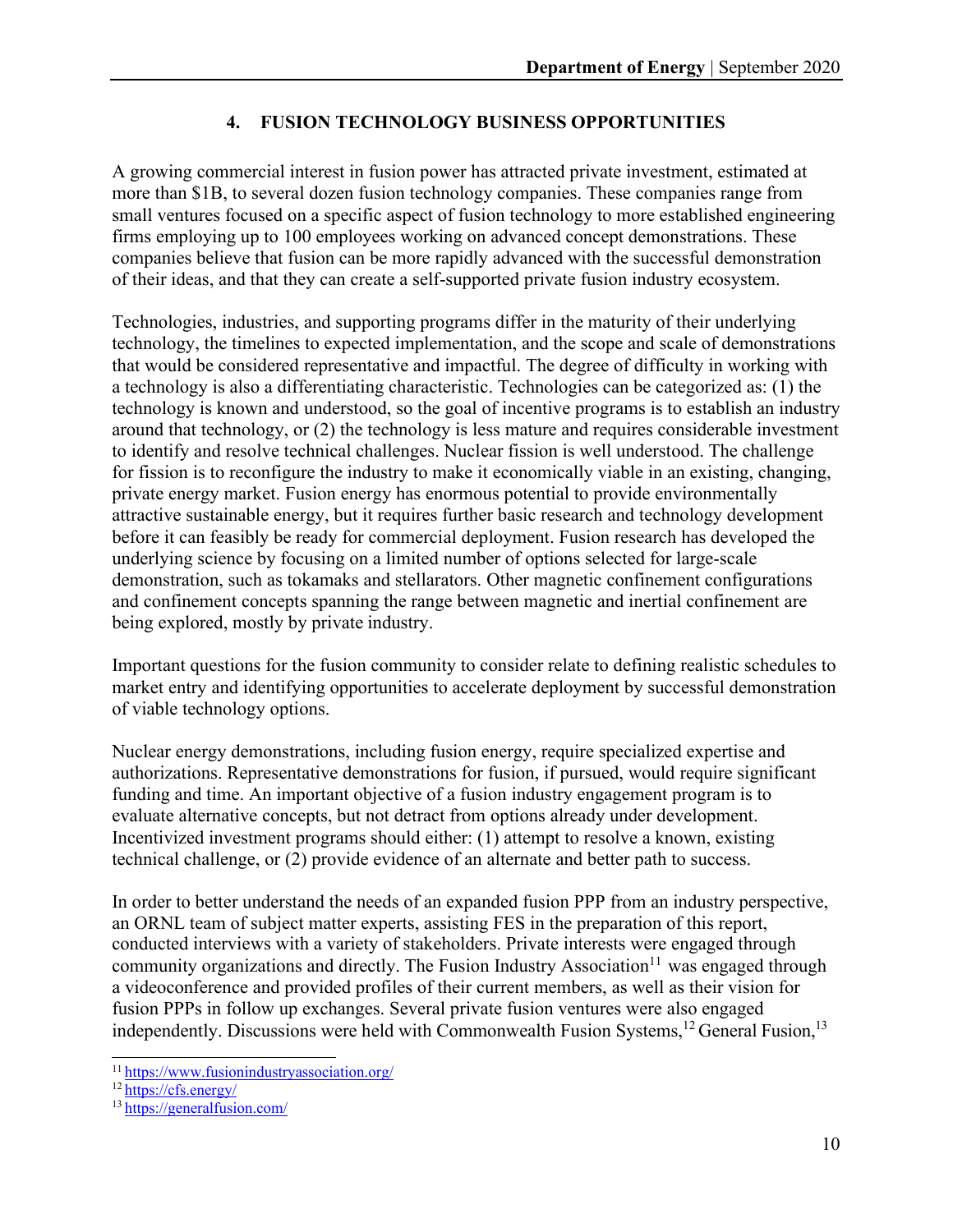and TAE Technologies.<sup>14</sup> Additional understanding of public fusion interests was developed through engagement with ARPA-E. Through these interactions, an assessment of the expectations for a viable and useful PPP program was developed.

#### **5. POTENTIAL OPTIONS FOR FUSION PPP**

A high-value program that best matches the needs of the federally funded fusion program and industrial communities could be achieved in part by a PPP as outlined below. A healthy program will accelerate the most important technologies that can potentially lead to sustainable business models. Technologies can generally be categorized as enabling or enhancing. Enabling is defined as necessary for implementation. Enhancing is understood as improving performance. For example, having a material that performs a critical function is enabling. Being able to produce that material at lower cost to improve plant economics could be either enabling or enhancing, depending on whether the cost difference is a deciding economic factor for viability. Programs that are less mature typically focus on enabling research, and to do this they look at the critical technical gaps and apply resources to address them. Thus, an industry engagement program could target generally agreed-upon technical issues according to where they fall within a prioritization list and the ability to effectively address them within available resources. Initial investments can be modest and occur on a short timescale. Scoping studies that involve analysis or preliminary materials exposure tests typically fall into this category. If a concept appears to have merit, it can be successively explored with later, more systematic efforts. Once a concept is proven at the smaller scale, it is potentially a candidate for demonstration.

Technology demonstrations are typically the first time a system or component is being demonstrated at scale. The number of demonstrations in any technical area is inherently limited by the time and funding required. Decisions on which demonstrations to fund can influence direction and progress for decades and must be thoughtfully considered. NASA relies on the science community to identify and prioritize leading-edge scientific questions and the work required to answer them, through the use of Decadal Surveys. NASA's Science Mission Directorate engages the science community through the National Academy of Sciences<sup>15</sup>, which conducts studies and surveys to generate independent community "consensus" of issues, needs, and direction. Reports are generated every ten years and provide an opportunity for the science community to look to the future and state where they think they could be. The surveys are then used to inform decisions on investments toward those goals.

An industry engagement program and a federally funded program should be integrated and complementary and balance the needs and the goals of a broader development strategy. An important outcome of an industry engagement program is the development of a true partnership, as was achieved with the NASA COTS program. Experience with cost share programs point to some concerns that should be carefully considered. The engagement program should not exist to keep industry partners in business; rather, it should help companies become self-supporting.

<sup>14</sup> https://tae.com/

<sup>15</sup> National Research Council, 2011. *Vision and Voyages for Planetary Science in the Decade 2013-2022,* Washington DC: The National Academies Press. https://doi.org/10.17226/12117.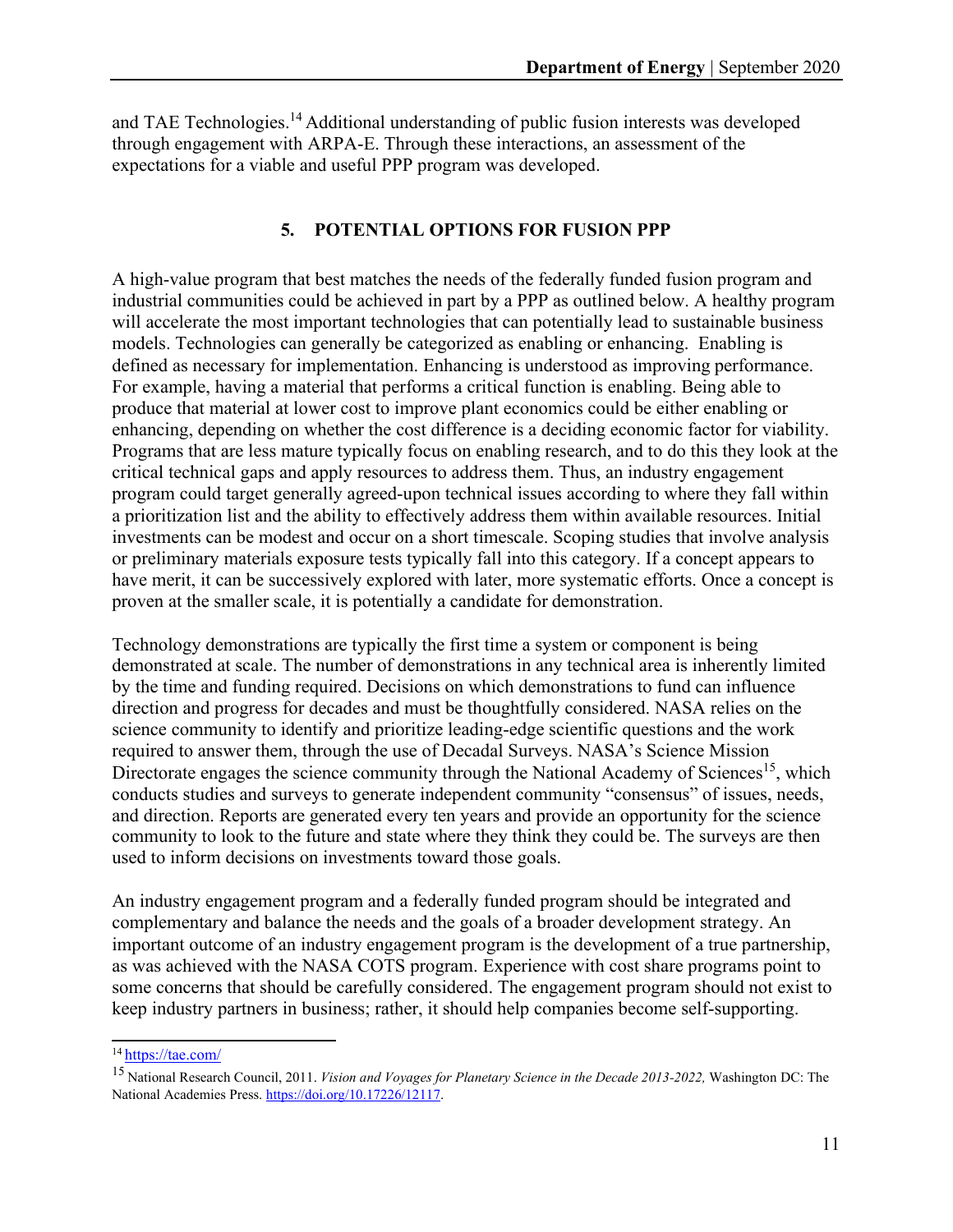Care should be taken (especially in Tier 3) so that the government is not designing or creating new concepts for an industry partner. Either the industry partners should be coming to the program to test and evaluate their ideas, or industry should be developing capability at the behest of the government. The progression of government commitment should follow the success of previous efforts. Clear technical success criteria must be developed, and a robust process must be established to decide whether or not an activity is to continue.

The following key characteristics are common to successful government-supported industry partnerships:

- It is important to establish consensus on the overall goals and the technical priorities supporting those goals prior to the initiation of the program. NASA used formal studies such as the Decadal Survey to gather input and document the priorities of the space science stakeholder community. The FES program is currently awaiting a report from FESAC, based on community input, for a long-range strategic plan, including the role of PPPs.
- Organizations and individuals external to the government are free to promote their ideas, but the fundamental scientific aspects of concepts and the potential benefits should be well understood prior to award selection. Activities with less probability of success and with limited market potential should have lower funding priority.
- Advisory boards consisting of industry representatives, subject matter experts from National Laboratories and universities, and government representatives are used to generate and review unbiased information to be used in the decision-making process.

#### <span id="page-14-0"></span>**5.1 PROGRAM OBJECTIVES**

The vision for a potential fusion energy cost share program could be to integrate private and public partners in the basic research and development activities that will underlie the transition of fusion into a viable commercial technology, while supporting the ultimate goal of producing economically competitive energy from fusion. Any such an endeavor would need to be a cooperative effort that may take several decades to complete. Such a program would aim to mature and support private industry to help develop commercially viable fusion technology products, create a self-sustaining fusion industry supply chain, and demonstrate viable fusion energy devices for eventual deployment in the energy market.

#### **5.2 POTENTIAL PROGRAM ORGANIZATION AND STRUCTURE**

Projects of interest can be categorized as follows:

- Fundamental research to develop cost-effective, innovative fusion energy technologies in the private sector
- Component technology development that enhances system performance or leads to subsystem development and demonstration
- Subsystem integration and testing for representative-scale demonstration of fusion concepts

A multi-tiered approach may be considered to accommodate the broad mix of industrial partners, the large number of needed technologies, and the widely varying technology maturity levels of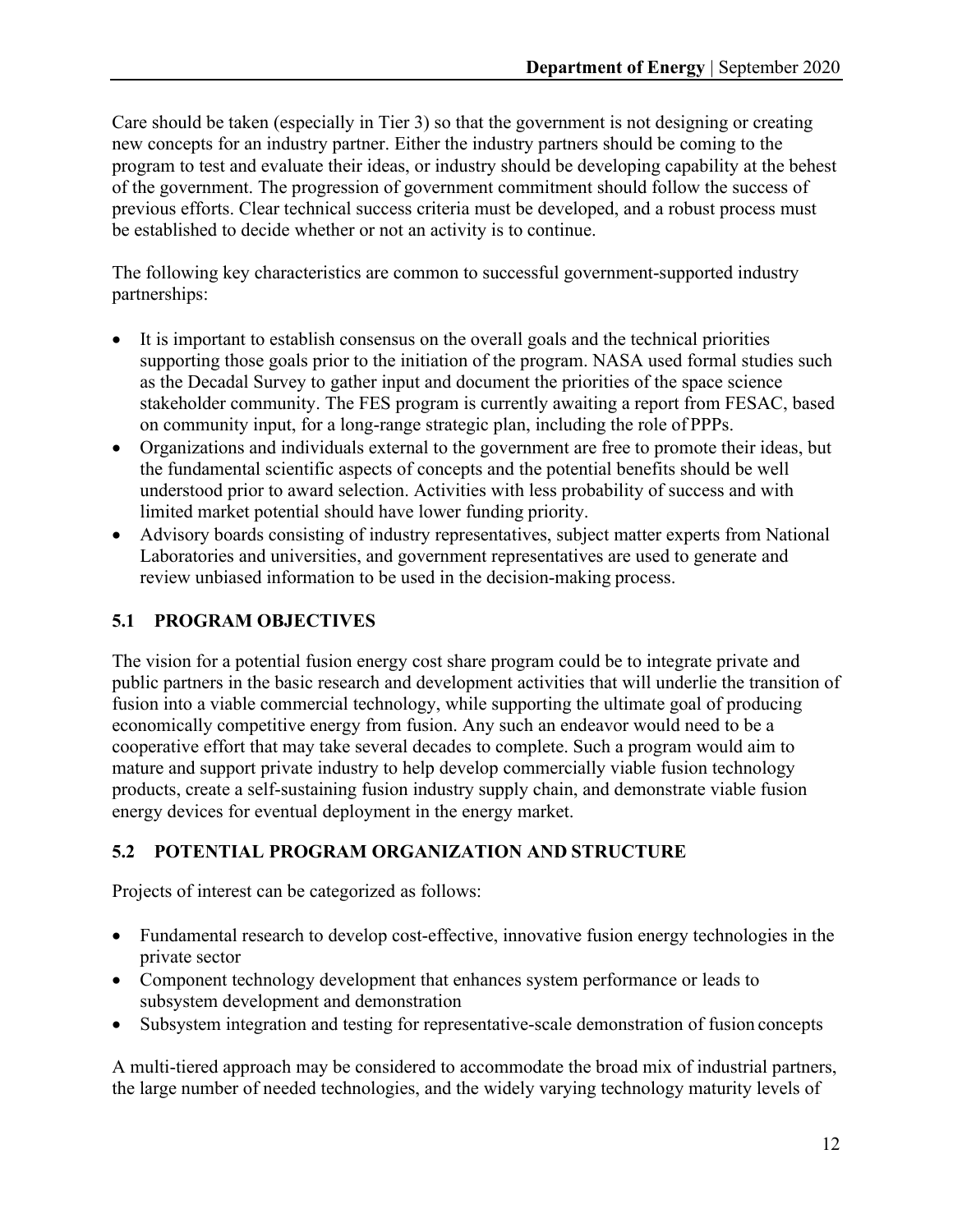interest. Considerable programmatic risk reduction could be achieved through such a phased approach.

#### **Tier 1**

Tier 1 work could generally address basic science questions and may not be linked to a commercialization plan. Criteria for industry engagement could be proposed based on an industry partner's technology, or the government can request proposals to investigate technology of interest. In this case, the government would be working with industry to broaden the research base. Tier 1 is represented by the INFUSE program. The INFUSE program would be modified to vary periods of performance and allow the participation of student and early career researchers at universities to address the workforce development needs of the private industry. Work within Tier 1 would generally be funded by the government with a small (up to 20 percent) cost share from industry. Project results would be publicly available after an authorized sequestration period to allow for the protection of IP.

#### **Tier 2**

Tier 2 work may be developed as a follow-on to the INFUSE program (Tier 1). Tier 2 would pursue research and development at a larger scale, requiring more time and financial commitment, and they could be set up following a performance-based, milestone-driven approach. Examples of research topics for Tier 2 could include both low- and high-temperature superconducting materials and magnet development, tritium breeding technology development, and neutron source development for materials testing. The need for advances in these topical areas is underlined by the strong response of the U.S. fusion community (including several private companies) to the recent joint ARPA-E/FES FOA on innovative research and development in a range of enabling technologies required for commercially attractive fusion energy. The cost share for Tier 2 awards would vary depending on the maturity of the technology and the perceived market potential of the technology being developed. Results generated within the program would be protected from public release for an authorized period of time to allow a company to secure IP, but after that period the data would be publicly available. Tier 2 funding could go directly to industry and university partners. National laboratory participation would be directly funded through DOE. Tier 2 would be considered as a further expansion of the INFUSE program, and the first awards can potentially be selected from a FOA to allow a quick start to the program.

#### **Tier 3**

Tier 3 could be a COTS-like program intended to provide a strategic and sustainable approach to commercially viable fusion concept demonstrations. Such a follow-on program could aim to build and demonstrate individual concepts to assess their commercial viability. Tier 3 would be a multiyear, dynamic, and progressively larger-scale program, and would likely be proposed to be executed independently from the INFUSE program to ensure substantially increased project management requirements due to larger cost, following the model of the DOE CASL and the NASA COTS programs (which, unlike the early stage technology considered here, had welldeveloped technology bases). A decision to initiate Tier 3 would be dependent on successful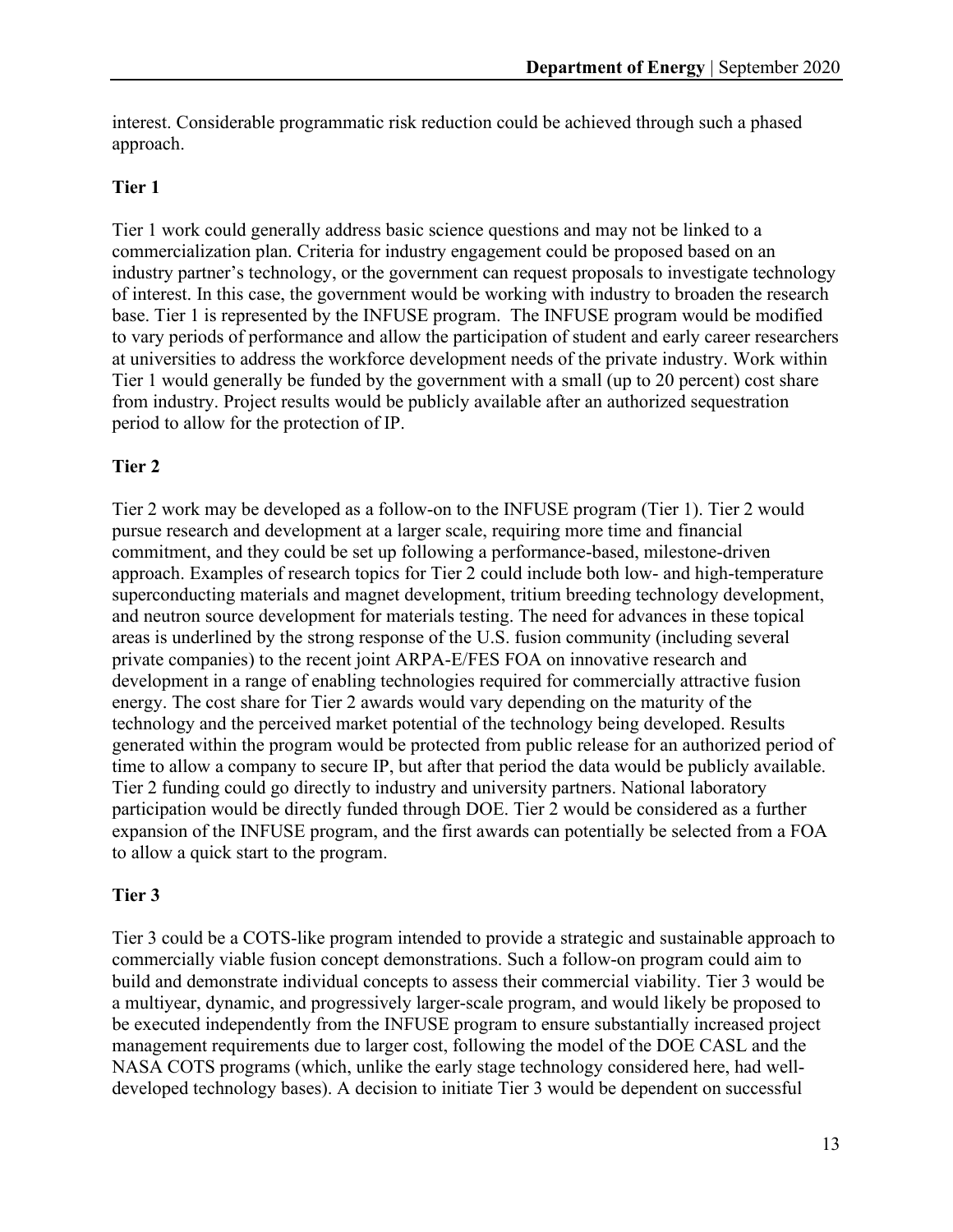results from Tiers 1 and 2. This decision would also involve a determination of where in the Department this effort would fit and how the Department would best execute it.

A third tier of the fusion cost share program could be designed to progressively advance fusion concepts through a series of fundamental questions, such as:

- Will the concept work?
- Can technology developed in Tier 2 be used in components or subsystems of the concept?
- Can the successfully demonstrated concept lead to a commercial fusion energy system?

The pragmatic view of the Tier 3 program is that it would be a trust-but-verify partnership between the government and the industry partner interested in demonstrating commercial viability of a fusion concept. A Tier 3 effort would be a considerably larger engineering effort with additional partnership complexities to consider. The program would require additional expertise in project planning, management, assessment, and controls. In addition to setting up the government-side program administration, project eligibility requirements would include demonstrated technical capability from the industry partner, a credible commercialization plan, and demonstrated financial support and stability.

An important aspect of the Tier 3 partnership would be a consensus on the viability, value, and significance of the technology to be demonstrated. Clearly stated technical criteria must be established for a technology or a concept. Aspects of performance could be validated through computer simulations of both the physics and the engineering. Each activity must have predefined consideration of milestone gates.

Cost expectations for each gate must be clearly established. Multiple awards may be considered, and they should not necessarily be considered to be in competition with one another. Individual projects work to a unique set of milestone gates and can have different costs and schedules to each gate. Multiple proposals of significance can be pursued according to available resources. Tier 3 cost share should be weighted toward the company, but also have significant contributions from the government. To fund a demonstration concept, 50 percent cost share from industry should be required.

#### <span id="page-16-0"></span>**5.3 PARTICIPATION, ELIGIBILITY, ROLES AND RESPONSIBILITIES**

#### <span id="page-16-1"></span>**5.3.1 International Participation and Export Control**

The following guidelines would apply to all Tiers.

Fusion is an international effort, and detailed guidance on international business interactions must be developed. Recommendations can range from preventing participation by international partners, to funding international partners subject to applicable regulatory and statutory requirements, and with consideration to advancing the interests of U.S. industry. Additionally, the participation of foreign entities or foreign nationals may involve the transfer of exportcontrolled technology and equipment. Depending on the type of transfer, the activities could be subject to the export control jurisdiction of the Department of Commerce, the Department of Energy, or the Nuclear Regulatory Commission.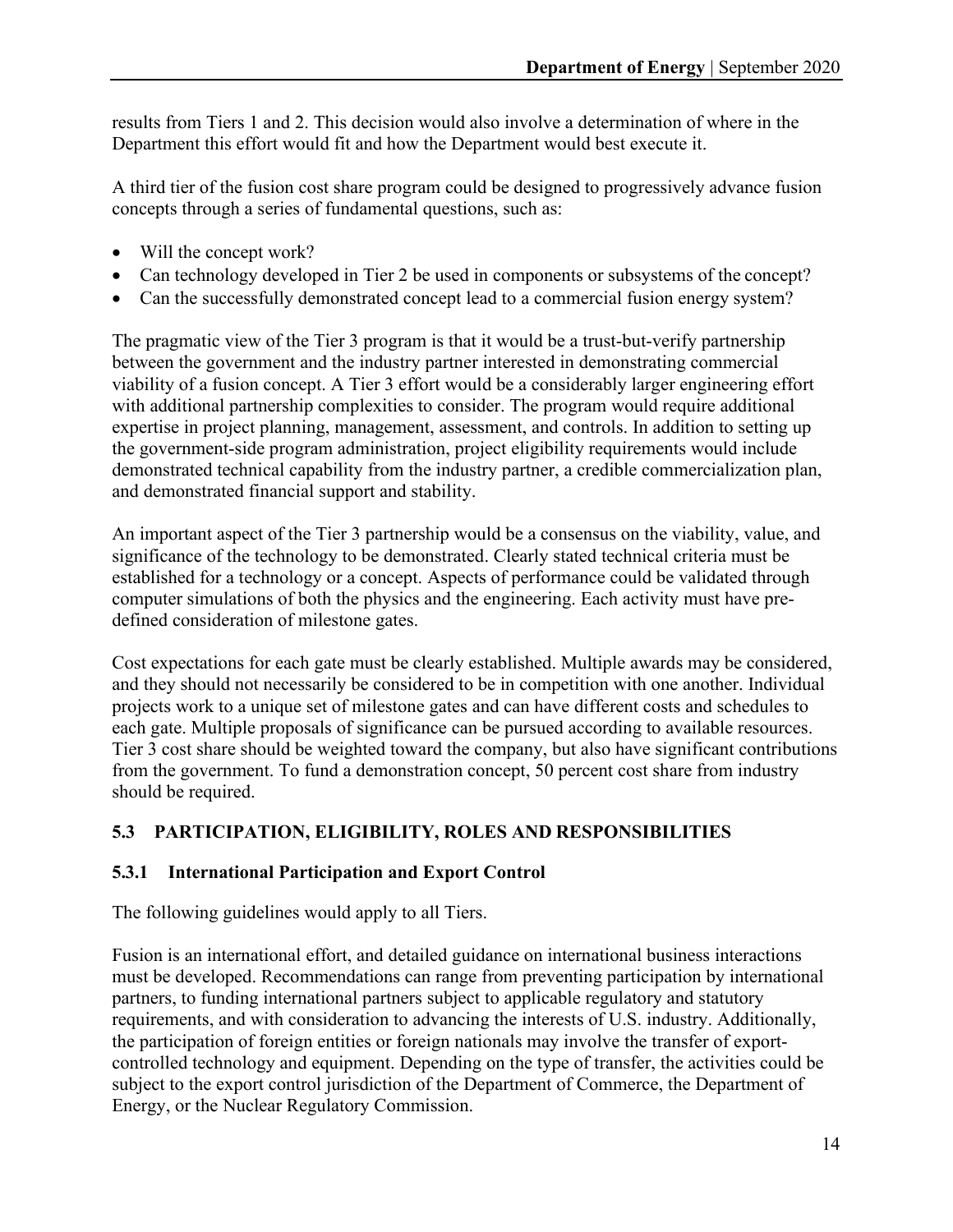#### <span id="page-17-0"></span>**5.3.2 Tier 3 Eligibility**

Eligibility requirements specifically for Tier 3 must be established for participants. At a base level, the company should:

- Present a plasma or fusion technology concept that meets a base level of performance based on appropriate metrics indicating that the proposed technology has reached a maturity level that merits the investment of Tier 3.
- Bring significant capital to meet the cost share requirements negotiated for the Tier 3 proposal.
- Work with the program to set milestones.
- Present a credible and detailed plan to reach each approaching milestone, as judged by a panel of experts.

#### **5.4 FUNDING CONSIDERATIONS**

The proposed three-tier approach allows for substantial flexibility in industry engagement. This section offers some funding considerations. Actual funding amounts would be addressed during the budget formulation process.

#### **Tier 1**

Tier 1 activities could be administered by the INFUSE program, which was launched in FY 2019. As of FY 2020, the INFUSE program grants awards up to \$500K for up to two years. Consideration should be given to increasing the funding limit for the standard INFUSE award.

Within Tier 1, it is recommended to consider a quick turnaround capability. With quickturnaround work, industry partners can request assistance for limited technical support. Requests could be for access to specific technical expertise, or for the use of specialized equipment. Quick-turnaround requests would only take a few days to review, and the results could be expected within a few days, or weeks of R&D effort.

In addition to quick turnaround activities, there is a need to consider an intermediate assistance award that lasts more than a few days, but less than a year. The timescale envisioned for these intermediate INFUSE awards is on the order of two to three months of R&D effort. This allows time to more substantially address technical questions.

#### **Tier 2**

Tier 2 activities could be larger multi-year research and development awards administered under the INFUSE program. Awards could focus on lab-scale demonstrations that extend beyond basic science, and could perhaps include the first applied demonstrations of an emerging technology. Possible topical areas include both low- and high-temperature superconducting materials and magnet development, tritium breeding technology development, and neutron source development for materials testing.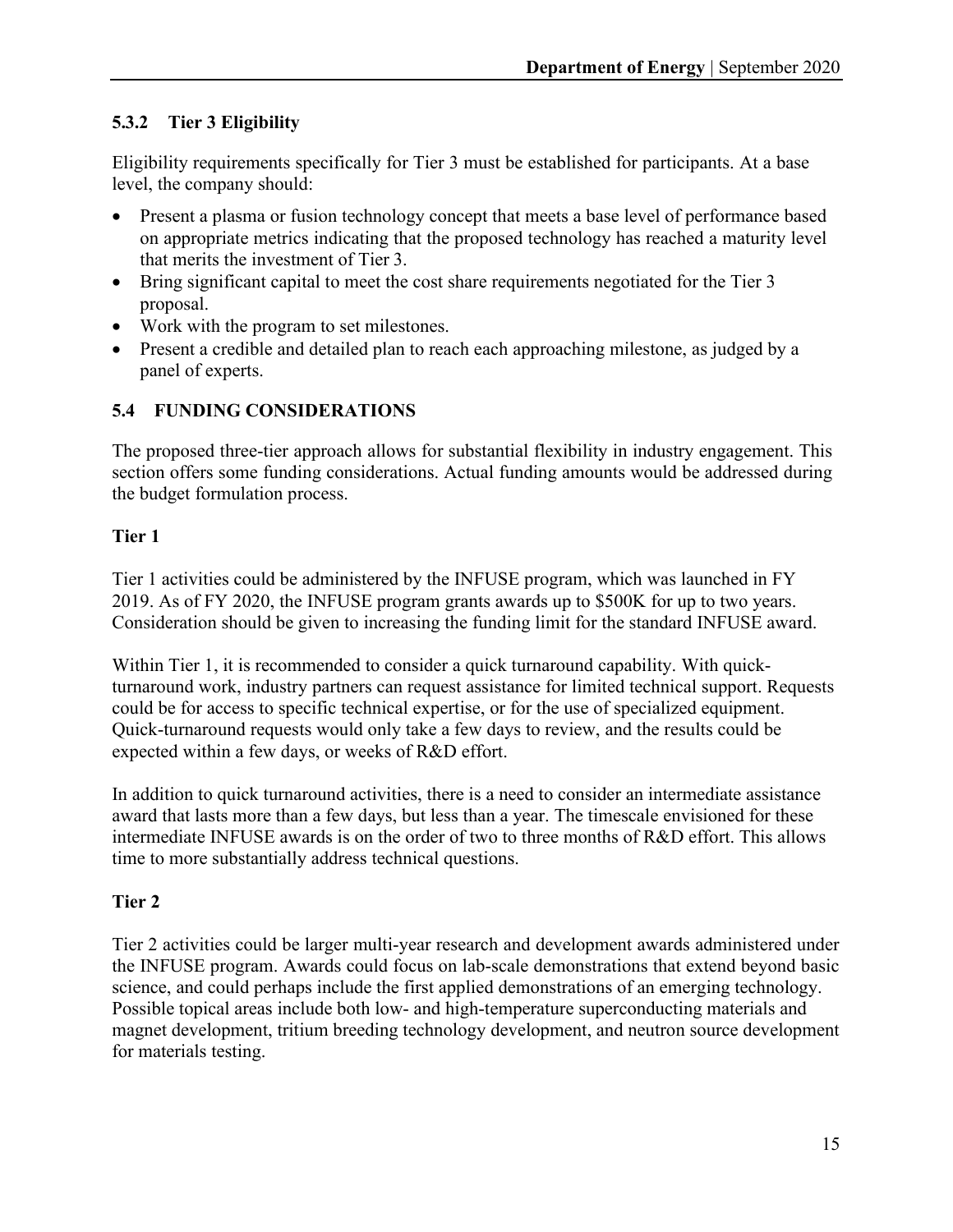Tier 1 activities can follow the existing Request for Assistance model in INFUSE. However, Tier 2 activities would likely be funded through FOAs issued by DOE, with direct funding to companies.

#### **Tier 3**

Funding for Tier 3 activities could occur in three phases. Periodic calls for proposals could be made and reviewed. Selections could be made according to proposal scores in the areas of technical merit, relevancy, viability and potential significance, and also according to the availability of funding. Potential phases of Tier 3 activities are generally described as follows.

- *Phase 1*: Proposal evaluation and discussion with the industrial partner. Limited or no funds are exchanged in Phase 1.
- *Phase 2*: First round of cost share funding in which detailed analysis of a proposed technology or concept is evaluated jointly. A joint report is generated by DOE and the industry partner on the merits and the challenges of a concept. A preliminary project plan is developed in Phase 2 that clearly describes the ultimate goal of the activity and the proposed milestone gates, and provides budget and schedule estimates. Negotiated cost, and period of performance, are based on the complexity of the project, but are generally targeted over a three-month period.
- *Phase 3*: Phase 3 is the progression through the milestone gates. Funding is awarded at the initiation of an activity, and limited until the next milestone gate is completed. Companies can spend their own resources to complete milestones after federal funds are expended for a period of time, and at their discretion, before permanently exiting the program. Detailed technical reviews are held twice each year. A detailed and documented Record of Decision is made to declare whether a milestone has been achieved, and a second Record of Decision is required to formally begin funding for the next activity. Cost and duration of each activity is negotiated prior to initiation, and is based on the anticipated complexity and availability of funding. Periods of one to two years for funding from the government are anticipated in the early parts of each activity, with increased support during periods of construction and operation. A report should be completed within six months of the final Phase 3 activity.

As noted elsewhere in this report, if work such as that envisioned for Tier 3 were to be proposed, DOE would need to evaluate which program or programs within the Department would be best suited to perform it. In that process, the elements of Tier 3 execution would be revisited as needed.

Funding for Tier 1 and Tier 2 awards could define the program's base funding. Tier 1 would closely resemble the current INFUSE approach where the funding goes directly to National Laboratories and no funds are exchanged with industry. Tier 2 projects could award public funding to private industry, and would tend toward the larger of the Tier 1 funding amounts and performance periods. The current funding level for the INFUSE program is approximately \$4M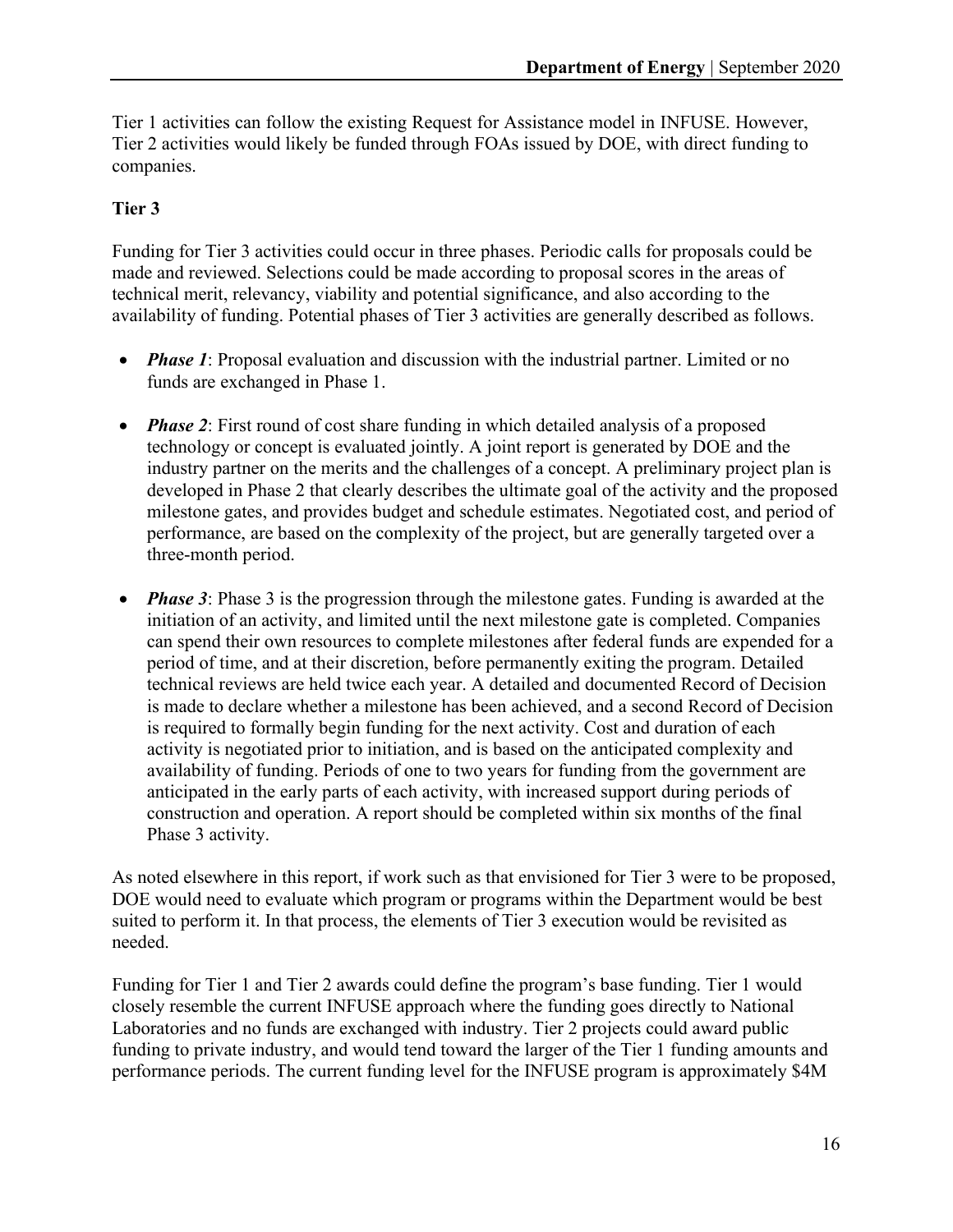per year, and expansion to include Tier 2 would likely require consideration of additional resources (to be determined during the federal budget formulation process).

By their nature, Tier 3 demonstration activities would be much larger than the lower tier awards and would progress through a series of cost-shared phases over many years. Phase 1 is a no cost proposal activity. Phase 2 could be a modestly funded period to jointly plan the details of awards selected for entry into the program. Phase 3 is the portion of the project in which the milestone gates are achieved.

Tier 3 gate values are expected to increase in cost and commitment through Phase 3, but there would be considerable flexibility in setting the cost and schedule associated with each phase. If the first gate is successfully completed, a series of efforts in detailed design, construction and operation could begin. The cost and duration of each gate element would be project dependent. The final phase of a Tier 3 award would nominally be a two-year effort to shut down the project, decommission equipment and facilities, and produce final reports.

Two fundamental differences between the NASA COTS program and the fusion program are that: (1) the annual NASA budget is much larger  $(\sim$ \$20B), and (2) there was an immediately available market for the COTS capability once developed. The current fusion program does not have sufficient funding to engage in a significant demonstration effort unless additional funds were made available and a self-sustaining fusion market were to emerge in the foreseeable future.

The scopes, schedules, and costs of Tier 3 projects may vary widely. The overall cost and duration of the program are dependent on the number of projects funded and their individual costs. The peak annual cost of the program is strongly dependent on the phasing of Tier 3 awards. Proper phasing can create a more sustainable program. Considerable programmatic risk reduction may be attained be provided by initiating Tier 3 awards after sufficient confidence is gained through Tiers 1 and 2 in a phased approach.

#### <span id="page-19-0"></span>**5.5 AWARD SELECTION CRITERIA**

Demonstration selection relies on factors such as significance, likelihood of success, and allotment of resources required compared with what is available. A demonstration must be technically feasible, but the result should not be certain. A demonstration should inform specific issues concerning the economic viability of the technology. Related to that, both government and industry willingness to invest in an activity are important factors. Industry must believe in their technology and business model, and government must understand and agree with its value.

The basic criterion for award selection could contain the following elements:

- Principles or concepts to be examined must be viable but retain an element of uncertainty.
- The value of a successful demonstration should be well understood and clearly stated.
- If the purpose of the award is to investigate a purely scientific principle, thatprinciple should be of distinct scientific interest to the fusion energy community.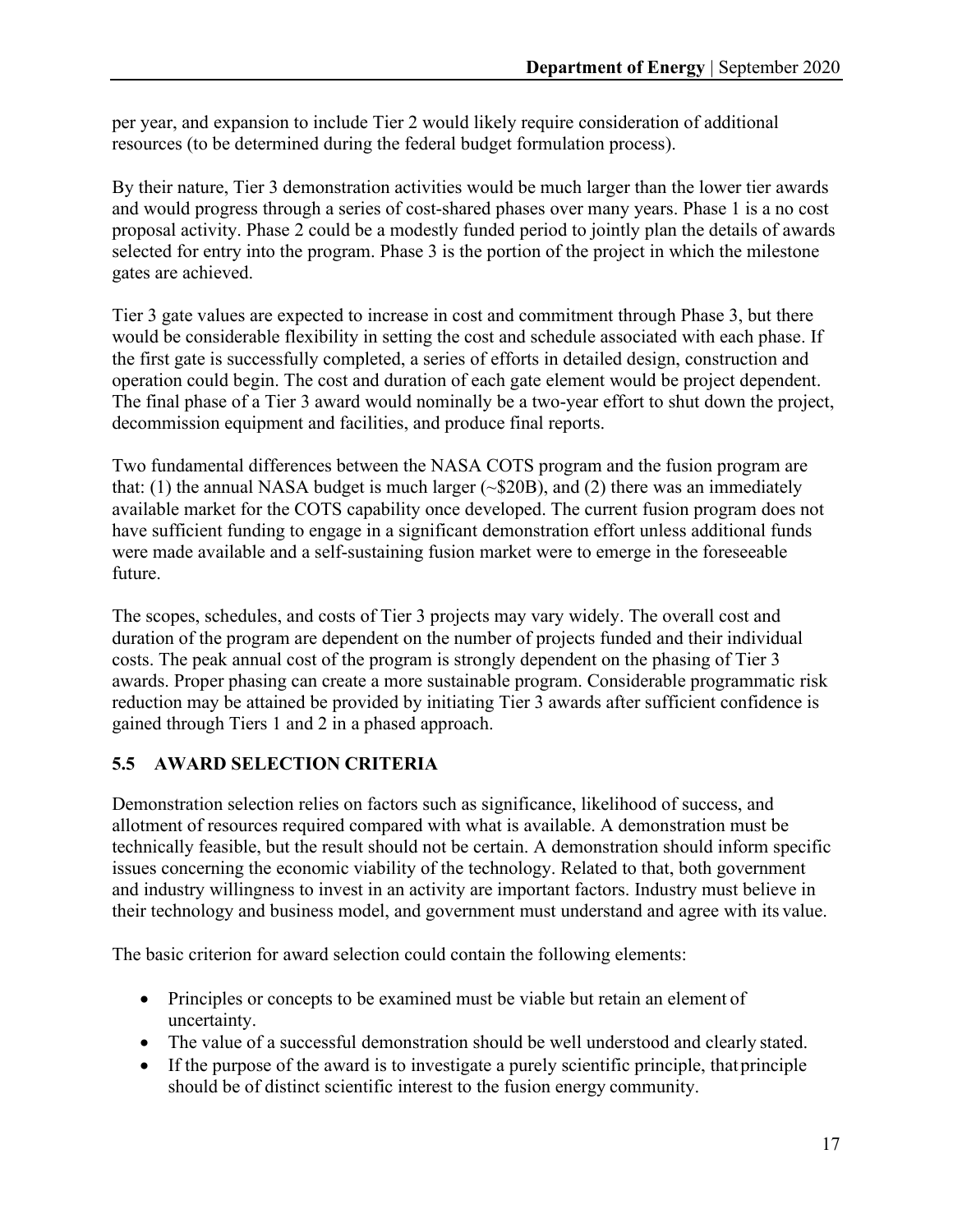• A credible business strategy must be presented in conjunction with proposed technology demonstrations that aligns with the strategic and economic interests of the United States.

#### **6. RECOMMENDATIONS**

<span id="page-20-0"></span>The objective of fusion PPPs would be to provide the highest possible value to the nation for its investment and to assist in moving emerging fusion technology toward commercialization. Many activities can be categorized as high risk and high reward investments. In order to maximize the potential of a cost share program, should one be pursued, DOE will seek to clarify the most important issues to be addressed and focus resources on a limited number of long-term objectives.

The following outlines a potential cost share program:

- An overarching three-tier effort will be planned, consisting of an initial staged approach in which Tier 1 (the existing INFUSE program) may be strengthened and a new Tier 2 program may be established as part of the INFUSE program, pending policy and budget priorities. A decision to initiate Tier 3 in the future would be dependent on successful results from Tiers 1 and 2, and a policy decision to prioritize this investment. This decision would also involve a determination of where in the program this effort would fit and how the Department would best execute it. This approach will reduce risk, and increase the readiness of private-sector fusion concepts to maximize their benefit from participating in Tier 3 activities.
- The Tier 2 program could support representative scale research development of specific candidate technologies that close gaps for, or enhance the attractiveness of, multiple fusion reactor concepts. Tier 2 areas should be selected among those with the maximum potential for benefit across the entire public and private fusion enterprise. Examples include low- and high-temperature superconducting materials and magnet development, fusion blanket development, and neutron source development for materials testing.
- As with the current INFUSE (Tier 1) program, foreign companies whose participation is beneficial to the U.S. would be eligible.
- The vital information that is learned from the ITER research activities as foundational for the scientific and technical achievement of burning plasmas will be available to private fusion companies.
- As Tiers 1 and 2 mature, planning activities could be launched to prepare for the establishment of a Tier 3 program.
	- o A leadership team with broad representation should be established to administer the program.
	- o A team of technical advisors should be established from community stakeholders to generate consensus information as input to the leadership team. This team will clearly characterize and prioritize technology gaps and market opportunities based on their potential significance, urgency, and achievability.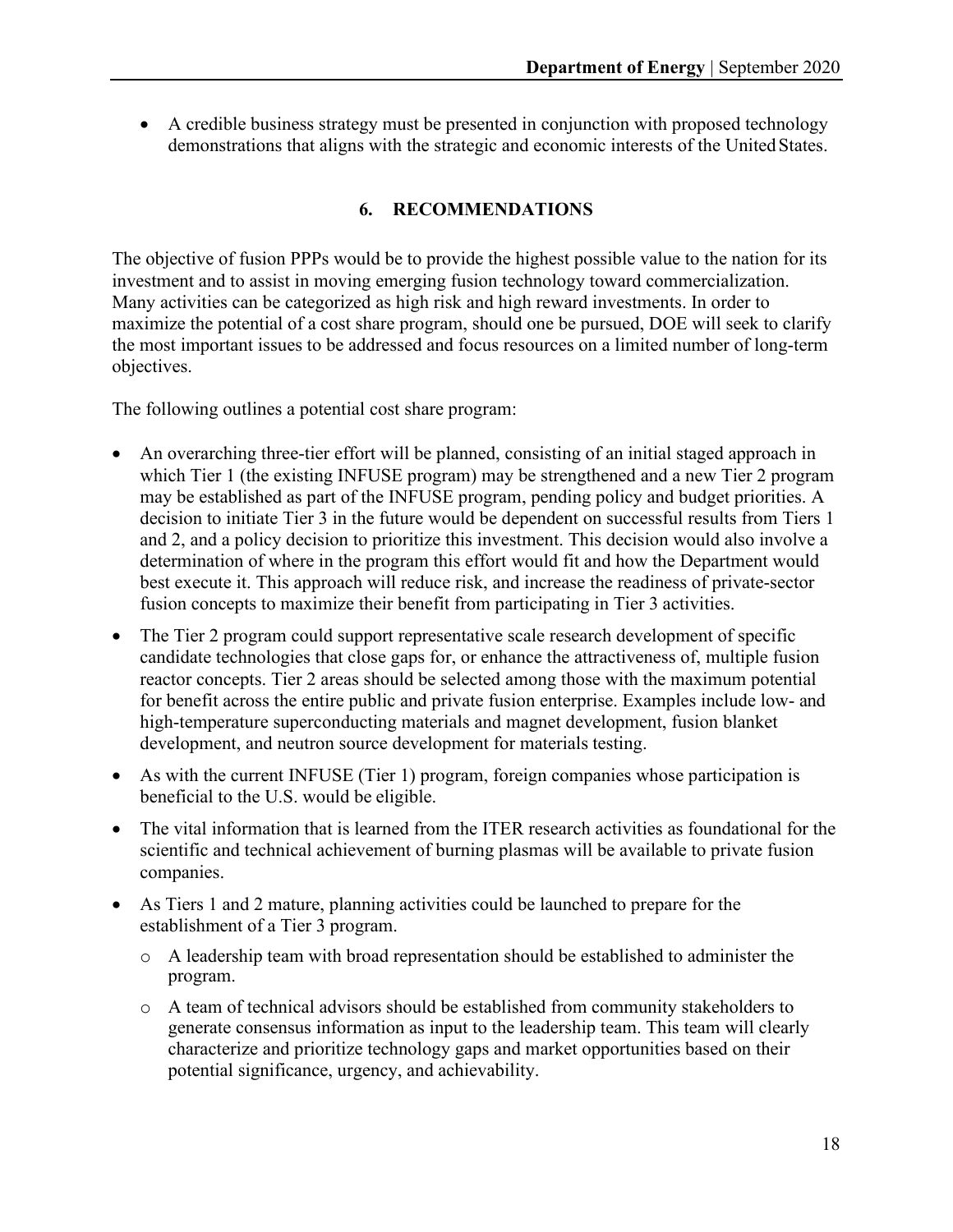- o Since it will take time to build an effective leadership team and its associated team of technical advisors, these tasks and other Tier 3-specific preparatory activities should be initiated a few years before starting Tier 3 under the recommended staged approach, while Tiers 1 and 2 build confidence in the technologies being pursued by the industry partners.
- A decision to initiate Tier 3 would be dependent on successful results from Tiers 1 and 2. This decision would also involve a determination of where in the program this effort would fit and how the Department would best execute it, as well as resource availability.
- For all three Tiers:
	- o Clear and consistent evaluation criteria must be established for each level of award with an emphasis on the development of a detailed work schedule targeted toward welldefined milestones.
	- o The program should support a balanced portfolio in terms of both distinct business opportunity areas and the scope and scale of investments within those areas.
	- o The program should explore and recommend options for simplified and standardized cost share contracts.
	- o Project awardees should provide periodic progress reports and hold detailed project reviews as appropriate.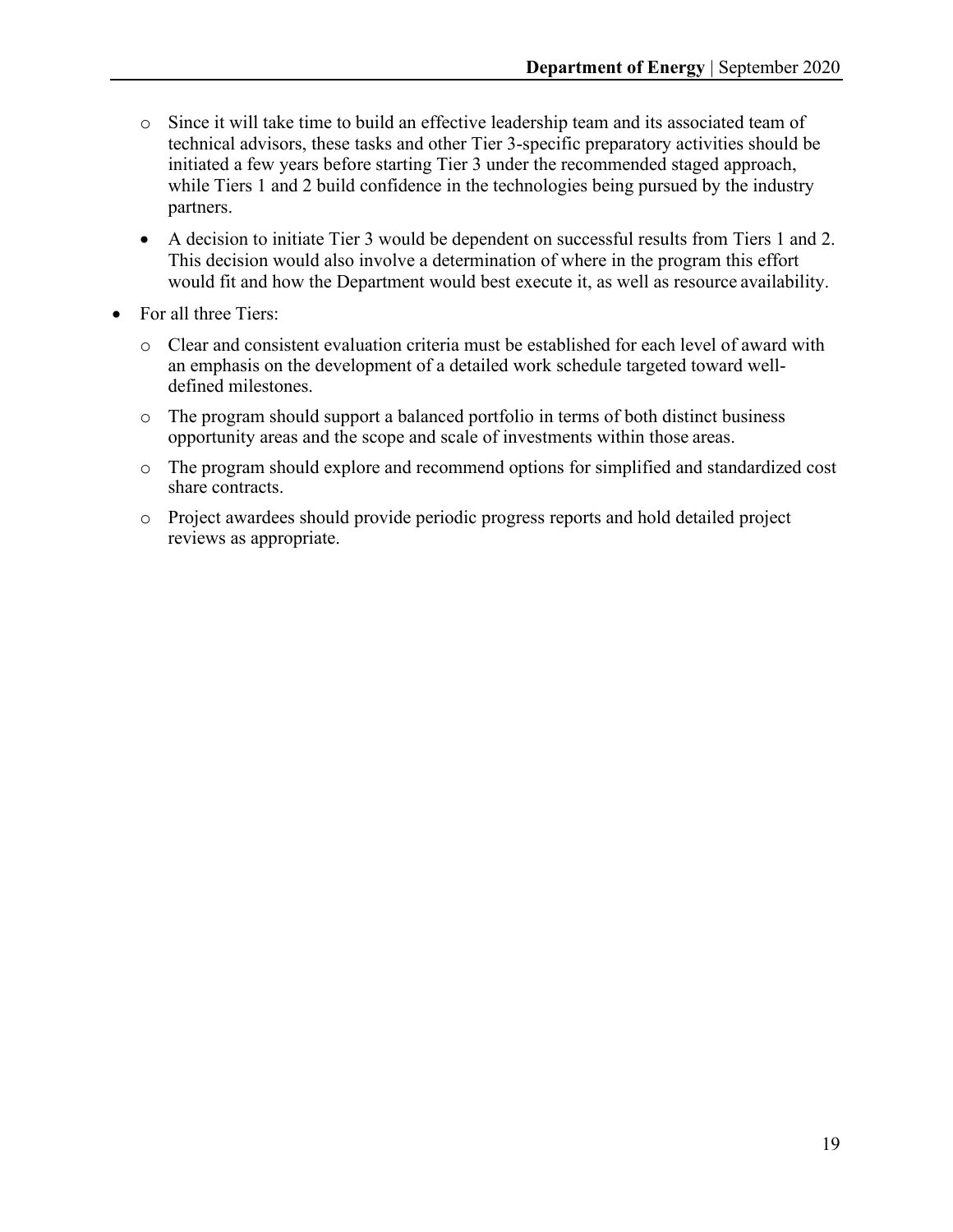#### **7. ACKNOWLEDGMENTS**

This report was prepared with the substantial help of a team of subject matter experts at Oak Ridge National Laboratory led by Dr. Louis Qualls and including Dr. Phillip Ferguson, Dr. Dennis Youchison, and Dr. Charles Kessel. We acknowledge helpful comments received from Princeton Plasma Physics Laboratory on this report.